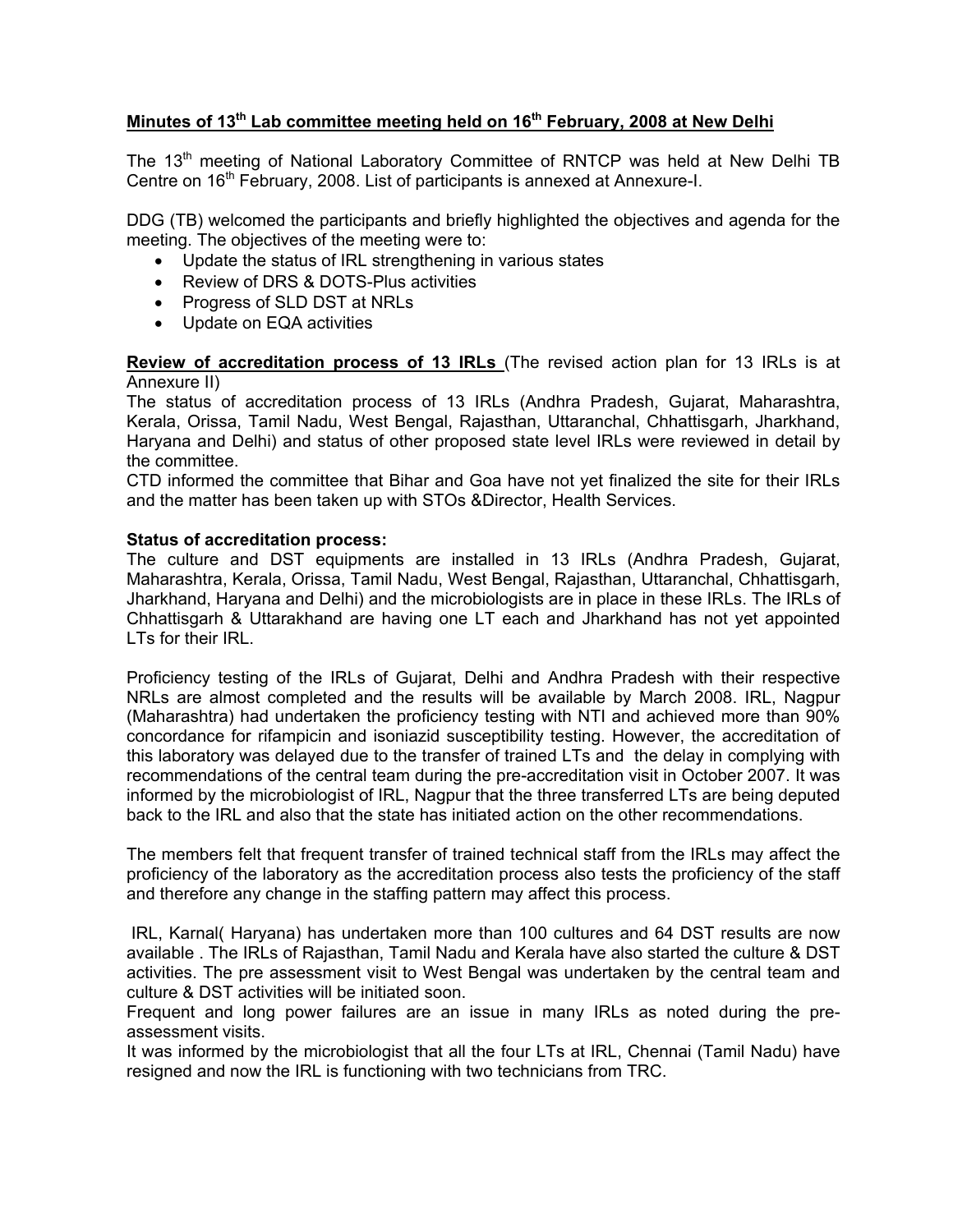### **Recommendations by the committee**

- Accreditation of the laboratories should be reviewed if there is any change in the pattern of the trained staff and the states must ensure that once in place, trained laboratory staff at the IRL must remain in post for at least 3 years to ensure stability and proficiency of the laboratory.
- The accreditation of IRL, Nagpur can be restarted after the recommendations of the central team are complied with. However a second set of 20 panel cultures is to be sent to IRL, Nagpur by NTI , Bangalore to undertake a repeat panel testing in view of the recent staff reshuffling.
- All states which are now under the accreditation process must adhere to the time lines as given in the action plan( Annexure II). In addition to the 13 labs reviewed in this meeting, the  $14<sup>th</sup>$  lab committee meeting should also review progress of the culture and DST labs in Punjab, Himachal Pradesh, Karnataka and Uttar Pradesh (Lucknow).
- The microbiologists of the IRLs should ensure that the procurement of consumables and reagents for the second year of culture and DST activities should be completed in a timely manner. The procurement will be done utilizing RNTCP funds with the respective state and should follow the World Bank procurement guidelines. In addition any required glassware should be procured by the state in a similar manner. The norms for this are at the rate of Rs 0.15 lakh per million population per year. The technical specifications of the required consumables and glassware are available on the RNTCP website at http://www.tbcindia.org/Procurementnotices.asp. These specifications should be strictly adhered to. The requirements for the IRL activities must be mentioned in the annual action plan. Once procured, the consumables need to be stored as per guidelines and that guidelines are adhered to while undertaking C&DST.
- Completion of walk in incubator room and cold room to be expedited at IRLs of West Bengal( Kolkata) and Rajasthan( Ajmer).
- The other states which are preparing for the establishment of IRLs should ensure to complete the civil works including electrical and water connections, walk in cold room and incubator room immediately so as to receive the C& DST equipments. The essential staff for the IRL also must be in place in all the proposed IRLs
- All states whose IRLs are in the process of accreditation as well as those who are preparing for receipt of equipments at their proposed IRLs must ensure to have backup electricity/generator and this requirement must be met from the funds available through the 'Additionalities Head' under NRHM during the preparation of state NRHM PIP.
- The process of exchange of cultures between IRL, Haryana and LRS Institute needs to be expedited once the requisite number of culture and DST isolates are available at the IRL. The IRL may send the list of cultures (with DST results available) to LRS Institute for selecting the strains and LRS also should send a set of 20 panel cultures to Karnal at the earliest.
- DRS for Orissa is an important activity under GFATM and if the state does not initiate the process soon, the Grant-in-Aid to the state may be affected. The central team visiting the state for pre-assessment must meet the Health Secretary and DHS and apprise them of this situation and draw a definite timeline for future activities.
- Regular supervisory visits must be undertaken by NTI, Bangalore for expediting the accreditation and DRS Survey in Orissa.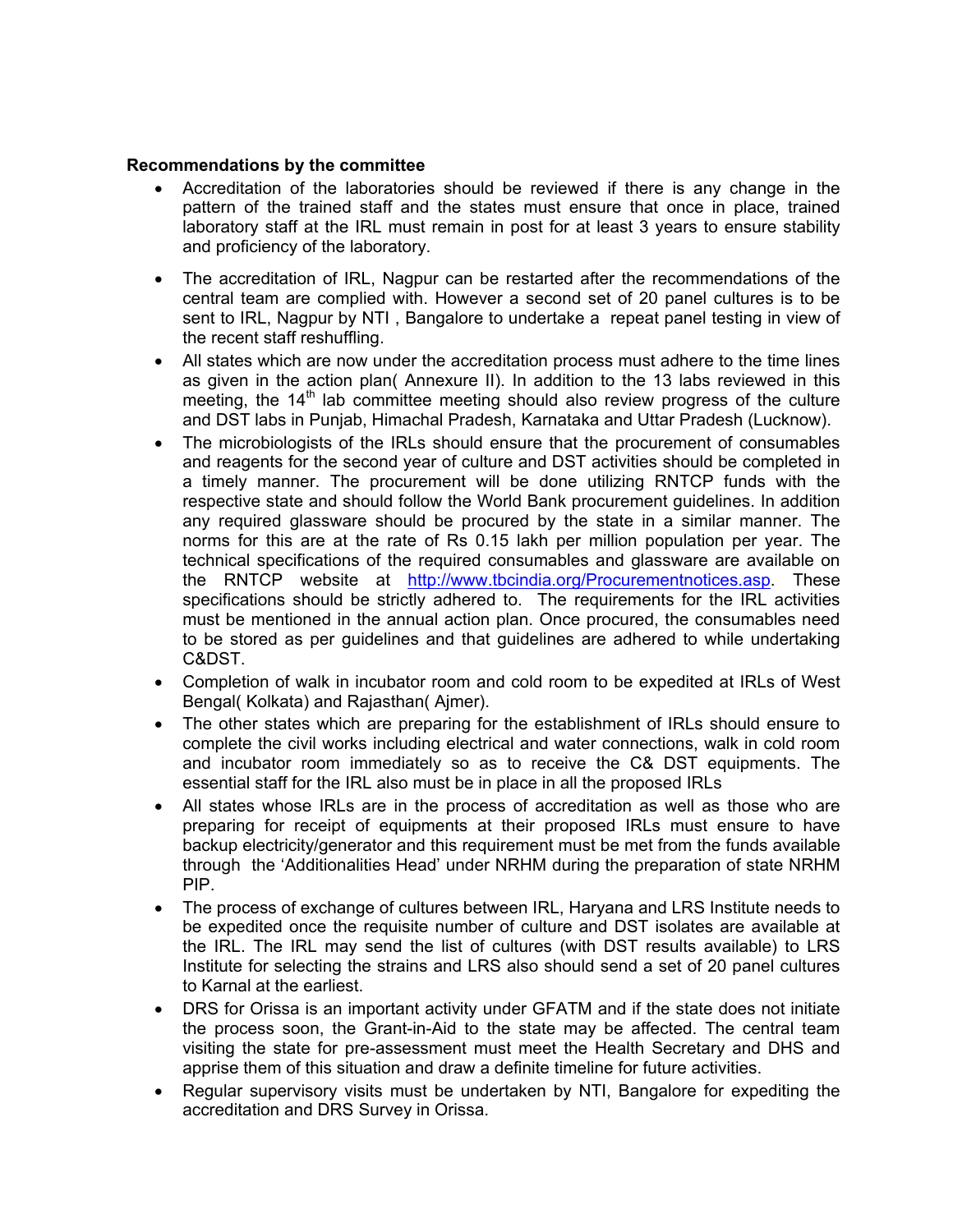- Lack of LTs at IRL, Chennai will affect the progress of accreditation process and hence Director TRC, Chennai may discuss with Principal Secretary, Health , Tamil Nadu to resolve this issue at the earliest
- Frequent supervisory visits should be undertaken by the NRLs to their respective IRLs for giving technical guidance to the IRL staff during the accreditation process.
- Weekly follow up of the IRLs of Jharkhand, Uttarakhand and Chhattisgarh needs to be done by the NRL and CTD in view of the delay in establishment of IRLs in these states
- The committee also agreed that if any medical College in the state gets accredited, they may be utilized for undertaking culture &DST activities for DOTS plus treatment.
- Accreditation of PGI, Chandigarh, AIIMS & MGIMS, Wardha to be expedited as they are undertaking TB prevalence surveys under the programme
- All NRLs must adhere to the procedures for accreditation as laid out in the RNTCP accreditation documents.

# **DRS activities**

- JALMA Institute, Agra is undertaking training for the district level staff at present and the pilot study for the DRS survey in western Uttar Pradesh is expected to start in March 08.
- CTD has received the draft protocol of the DRS study of Orissa which will be finalized after incorporating the comments given by CTD. However if the state laboratory is not accredited in the near future, as this being a time-bound GFATM activity, the use of the lab at NTI, Bangalore may be considered in order to complete this survey in the required timeframe.
- It was informed by NTI that the statistical validation of Maharashtra DRS study is being undertaken at TRC and the results will be available by April 08.
- New Clinical Information forms (CIF) sent by CTD should be used for the DRS surveys of AP, Orissa and Western UP.
- As highlighted by the Maharashtra DRS survey results, immediate action should be taken by the IRL microbiologists and NRLs to find out the reasons for high contamination and negativity in the culture examinations and to undertake corrective action as soon as possible.
- The laboratory experts opined that delay in transport of CPC specimens to the laboratories from the districts should be avoided and it should reach the lab within 7 days of collection of specimens.

# **Scheme for purchase of C&DST services from NGO/Private sector labs**

In view of the challenges faced by RNTCP in establishing the network of culture and DST labs in public sector facilities and also to provide wider access to RNTCP diagnostic services for the large number of MDR-TB cases in the country, CTD has proposed to involve well equipped, functioning and quality assured culture and DST labs existing in the nongovernmental sector (NGO and private) through a new RNTCP scheme. CTD informed the committee that this proposal was discussed and approved in the recent workshop on 'revision of NGO/PP Guidelines' and the recent meeting of the RNTCP National DOTS-Plus Committee.

Any well functioning mycobacterial culture &DST laboratory with adequate infrastructure, equipment and staff can apply under this proposed scheme. The lab should be willing to be accredited under the existing RNTCP accreditation mechanism and also must undergo routine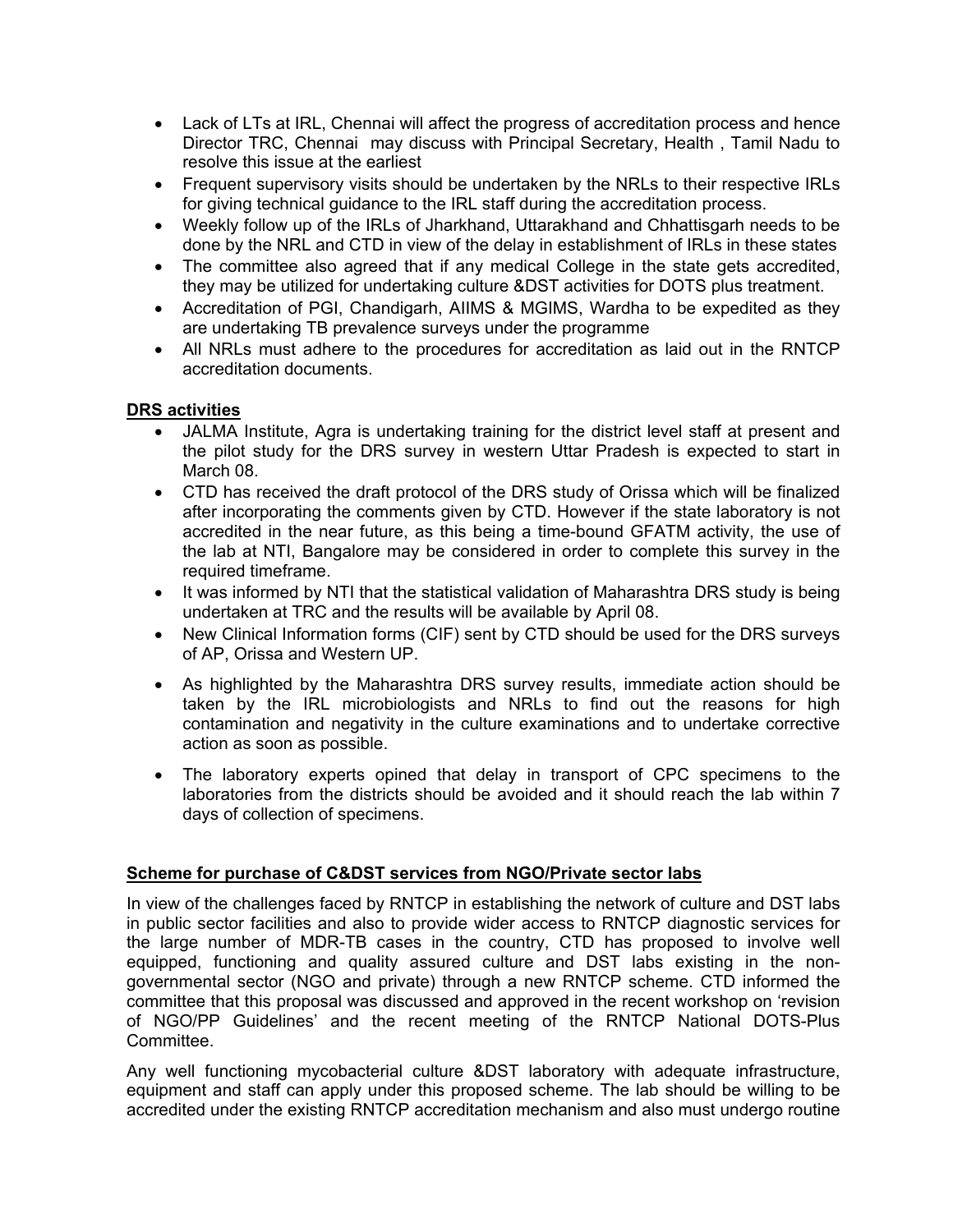quality assurance (QA) and annual proficiency testing(PT) with RNTCP National reference laboratories.

The group felt that this proposal is a viable option for the programme. But adequate human resources should be made available in the NRLs to undertake the task of accreditation, provision for technical support etc. The committee also opined that the programme should explore the possibility of utilizing other WHO-SNRLs for conducting the proficiency testing.

### **Accreditation of Medical college mycobacterial culture and DST laboratories**

To date the following medical colleges have applied for accreditation under RNTCP are: AIIMS, PGI Chandigarh, SMS Jaipur, CMC Vellore, and KGMU Lucknow. The respective NRLs have started the process for accreditation and AIIMS, PGI, CMC & SMS Jaipur have been requested to send a list of 100 cultures (with DST results) at the earliest.

The committee members opined that the accreditation of these medical colleges should be based on their support to programme related activities including treatment of MDR TB patients as per DOTS Plus guidelines.

### **Update on renewal of accreditation of LRS & JALMA with TRC**

As per the minutes of the previous lab committee meetings, JALMA Institute and LRS Institute have initiated the process of accreditation with TRC (WHO-supranational laboratory). TRC has sent a set of 20 cultures to these two institutes for panel testing and the results will be available by May 08. TRC is also retesting the 10 cultures sent by JALMA as part of the proficiency testing.

### **Update on second line drug sensitivity testing**

Dr. Ranjani from TRC presented the data on second line drug susceptibility testing on those isolates identified as MDR-TB during the state-representative DRS survey in Gujarat. The results showed 4% XDR-TB (7 out of 179) amongst previously treated TB cases. However no case of XDR-TB was found amongst the new cases. But the results also showed high fluoroquinolone resistance (any ofloxacin resistance of 26%) overall amongst the MDR-TB isolates. This was found amongst both new (20%, 7 / 37) and previously treated cases (28%, 45 / 179). Extremely high levels of ethionamide resistance were found again amongst both new and previously treated cases. However the lab experts noted that in vitro ethionamide resistance does not necessarily correlate well with in vivo resistance and also that it may be a cross resistance with isoniazid. The committee welcomed the further work being done by TRC on the matter of the ethionamide resistance in co-ordination with the WHO SNRL at Borstel, Germany.

# **Progress on capacity building of other NRLs in Second line DST**

Two laboratory technicians from NTI, Bangalore have undertaken training at TRC in SLD DST. DDG advised that two lab technicians and one microbiologist from LRS and JALMA also to be sent to TRC for training.

It has been decided by the committee that a separate meeting of all NRLs with CTD may be called in April to discuss and review the accreditation process/proficiency testing of first line and second line DST, training methods etc.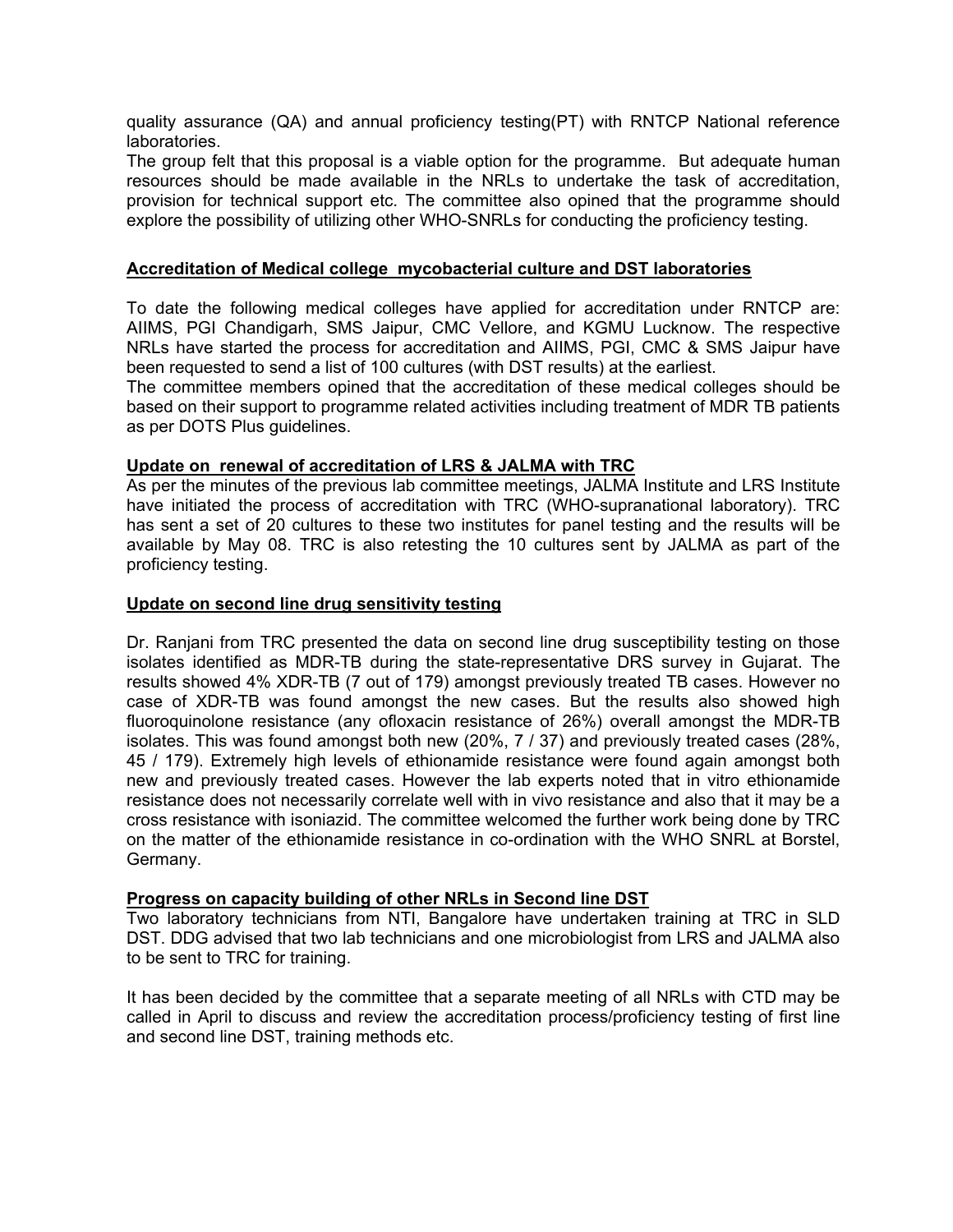# **Update on Dr Hilleman's visit to TRC**

A brief update on the visit of Dr Hilleman from Borstel laboratory in Germany (another WHO supranational laboratory) to TRC was presented by Dr Fraser. The purpose of this visit was

- to assist the culture and drug susceptibility testing laboratory at TRC, Chennai and review and update existing SOP for Drug Susceptibility Testing;
- To assist TRC in the finalization of critical concentrations, resistance definitions and reporting for second-line anti-tuberculosis drug (SLD) sensitivity testing in line with existing international recommendations; and
- To assist in reviewing, and updating if necessary, the QC and QAP procedures for SLD sensitivity testing.

It is hoped that Dr Hilleman will return for a second visit to India in June 2008. It is planned that in addition to revisiting TRC, Dr Hilleman will also visit the other 3 NRLs.

# **Use of liquid culture in the programme**

DDG informed the group that, in collaboration with FIND, RNTCP evaluation studies on liquid culture (MGIT) are being done at three sites -AP, Gujarat and LRS, and only after detailed analyses of the evaluation study results from these sites, would CTD consider expansion of the same technique to other sites. It was opined by the laboratory experts that liquid culture methods have various technical and operational difficulties, and is to be recommended only for labs which are already having well established solid media C&DST facility.

Dr. Narayanan opined that whether liquid culture is to be used under the programme is to be decided at the National level. To look into the many operational and technical challenges, multi-centric field level evaluation studies are very much required. A common protocol may be developed for these evaluation studies at different sites.

The group felt that at present solid media culture technique (LJ) remains the gold standard for MDR-TB diagnosis. Though molecular tests, such as Hains test, may be shown to be a feasible option for rapid diagnosis of MDR cases at state level labs, liquid culture is feasible only at reference labs where BSL-III facilities are available. The committee felt that RNTCP should also look into the operational feasibility of other liquid culture methods currently available internationally. For example the MODS test is faster than MGIT, but again is a relatively complex test, at present is not standardized and needs to be handled carefully in for bio-safety.

# **New Diagnostic methodologies**

The committee requested that CTD in co-ordination with the RNTCP laboratory network, may organize a 1 or 2 day consensus building workshop on the evaluation and demonstration of new diagnostic methodologies.

# **Culture and DST Laboratory Performance Indicators**

Dr. Dewan made a presentation on the draft document on 'Culture and DST laboratory performance indicators'. These proposed standardized indicators can help in the supervision and monitoring of laboratory quality, and inform on required improvements in quality over time. Systematic assessment of laboratory quality should be in-built into the system, and quality should resistant to changes in personnel. Culture and DST lab staff should understand that their service quality will be subject to ongoing monitoring, in the form of quarterly reports and an annual round of proficiency evaluation. Indicators proposed include: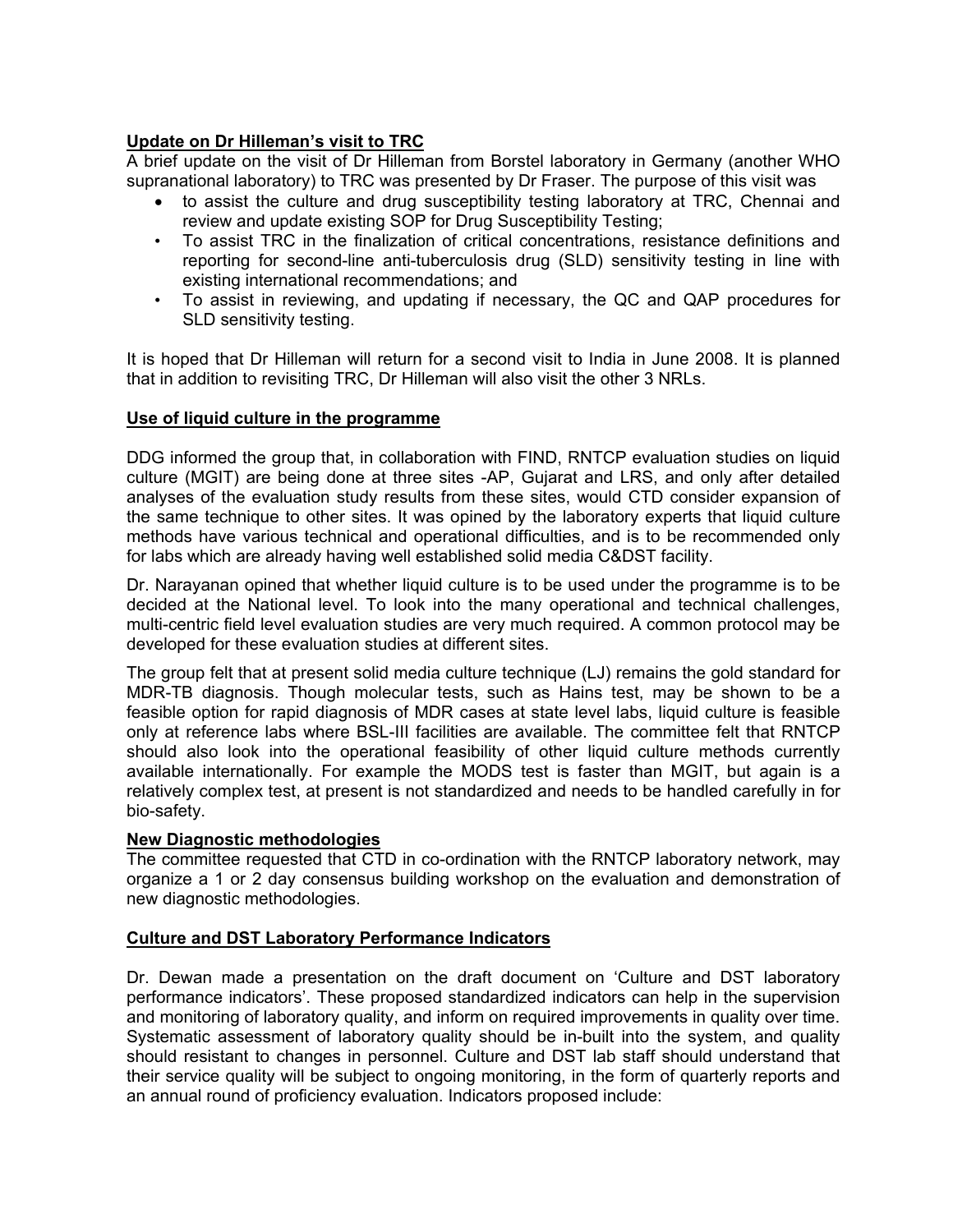- The percentage of samples inoculated in one quarter reported as *Mtb.* Complex
- The correlation between positive smears and positive cultures in one quarter
- The percentage of cultures contaminated in one quarter [culture system specific]
- The percentage of cultures reported as non-tuberculous mycobacterium (NTM) in one quarter
- Performance on Proficiency Testing (PT) in Drug Susceptibility Testing (DST)
- Performance on Drug Susceptibility Testing (DST) by re-testing of randomly selected isolates

The committee finalized the document with minor changes and suggested that NRLs may pilot test these indicators.

# **Update on EQA activities**

The NRLs presented the status of EQA activities on the EQA reporting format. The status of EQA implementation by states allotted to NTI, TRC and LRS Institute are appended at Annexures-III, IV and V respectively. During the quarter, NTI, Bangalore visited Rajasthan, Pondicherry & West Bengal, LRS Institute, Delhi visited Mizoram, Haryana &Assam and TRC,Chennai made visits to Chhattisgarh, Goa & Kerala as part of annual NRL EQA onsite evaluation. Presentations were made by the respective NRLs regarding their field visits and other activities undertaken during the previous quarter.

Defective microscopes are a problem in many DMCs as observed during the NRL OSE visits. DDG reiterated that the responsibility of maintenance of microscopes rests with the LTs and MO-DMC.

Officials from TRC informed that Chhattisgarh has not sent the action taken report on the recommendations of the NRL-OSE visit conducted by TRC team in October 2007 inspite of repeated reminders to them. DDG requested Director, TRC, Chennai to send a letter to Director Health Services/Health Secretary, Chhattisgarh regarding this issue.

# **Protocol for usage of patient wise smears for panel testing**

Dr.Selvakumar presented a protocol for using patients' smears for panel testing instead of manufactured smears. The process for preparing panel slides required a high degree of technical proficiency and a reference laboratory with appropriate equipment including a biosafety cabinet. If the laboratory has insufficient technical expertise to prepare manufactured slides using NALC procedure, patients' samples may be used for this purpose. Advantage of this method includes low workload, no requirement for special equipments and the panel sets can be prepared easily. Disadvantage of this process is the lack of consistency in panel sets and the slides with discrepant result will need to be reviewed in order to ensure the initial reading of the patient smear was correct.

### **The committee approved the protocol and suggested that this may be sent to the IRLs for usage ( protocol attached at Annexure VI).**

# **Indicators for EQA data analysis**

 NTI, Bangalore has presented a preliminary draft on the 'proposed indicators for EQA data analysis and interpretation' and 'analysis on currently available EQA data'. The committee appreciated the efforts taken by the NTI & TRC for developing these indicators. The committee suggested that further modifications would be required for developing these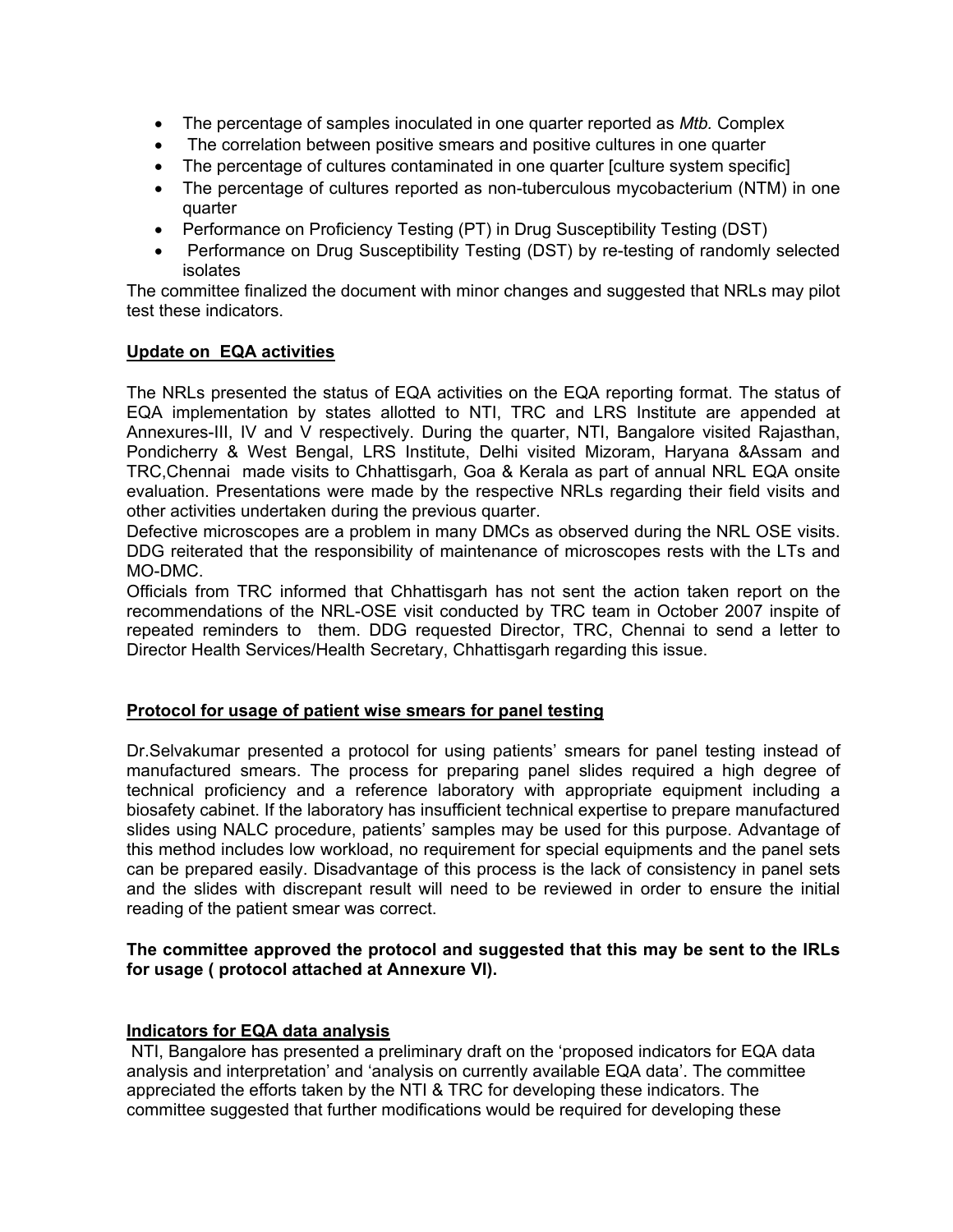indicators for National, state and district level usage and more detailed analysis and interpretation of the data may be possible after receiving the EQA data of 2007 from the states.

# **Revised STLS OSE Checklist**

As per the decision in the previous lab committee to simplify the STLS OSE checklist of EQA protocol, a revised/simplified OSE checklist was presented by TRC. The committee suggested that this checklist may be pilot tested at Tiruvallur district, TN by TRC.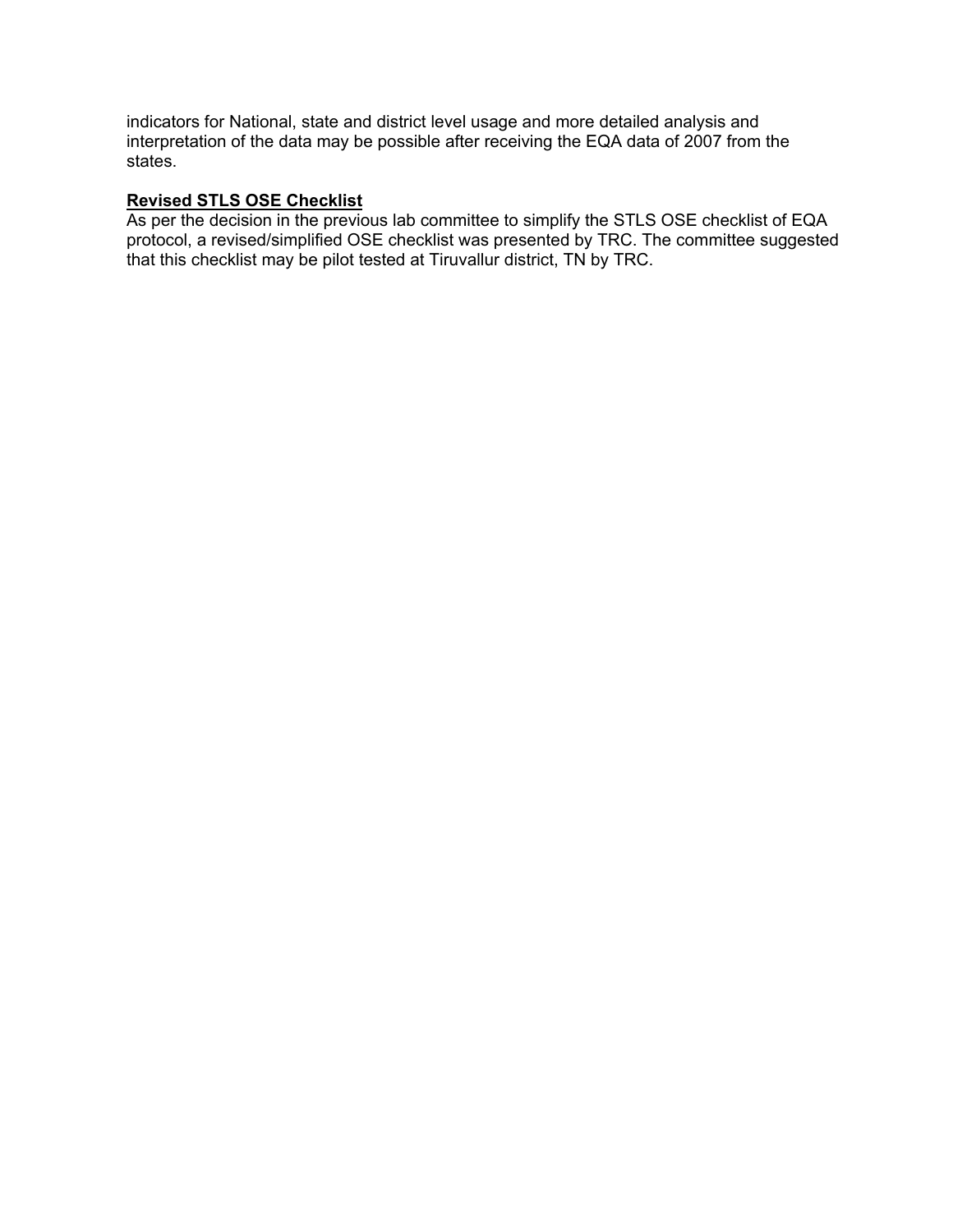**Annexure-I** 

### **List of Participants**

- 1. Dr. L. S. Chauhan, DDG (TB)
- 2. Dr.P.R.Narayanan, Director, TRC, Chennai
- 3. Dr. Prahlad Kumar, Director, NTI, Bangalore
- 4. Dr.Vishwa Mohan Katoch, JALMA,Agra
- 5. Dr.Saxena,CMO(TB),CTD
- 6. Dr.S.K.Chaturvedi, CMO,CTD
- 7. Dr.Selva Kumar, TRC,Chennai
- 8. Dr. Ranjani Ramachandran, TRC Chennai
- 9. D.V.K.Dhiman,CMO,CTD
- 10. Mr. Anand, NTI, Bangalore
- 11. Ms.Hema Sundaram, NTI, Bangalore
- 12. Ms. Reena, NTI, Bangalore
- 13. Dr.Sandeep Meharwal, LRS, New Delhi
- 14. Dr S. Sahu, NPO (TB), WHO India
- 15. Dr Fraser Wares, MO(TB), WHO India
- 16. Dr.Puneet Dewan , MO(TB), WHO-SEARO
- 17. Dr.Sonia Mallik, Microbiologist, NDTB Centre
- 18. Dr.Mrs.Dongre, Microbiologist, IRL, Nagpur
- 19. Dr.Praveen Shanker, Microbiologist, STDC, Trivandrum
- 20. Dr.N.Joshi, Microbiologist, STDC, Ahmedabad
- 21. Dr.Sant Lal Verma, Microbiologist, IRL, Karnal
- 22. Dr.Ashok Gupta, Microbiologist, Karnal
- 23. Dr.Madhumati, Mmicrobiologist,IRL, Chennai
- 24. Dr.Tarun Tapni, Microbiologist, IRL,,Ajmer
- 25. Dr.Somthirta B.Ganguly, Microbiologist, IRL, West Bengal
- 26. Dr. Sarabjit Chadha, WHO-RNTCP Consultant, Central TB Division
- 27. Dr.Geetanjali Sharma, WHO-RNTCP Consultant, Central TB Division
- 28. Dr.Mala Srikanth, WHO-RNTCP Consultant, Central TB Division
- 29. Dr Sheena Susan George, WHO-RNTCP Consultant, Central TB Division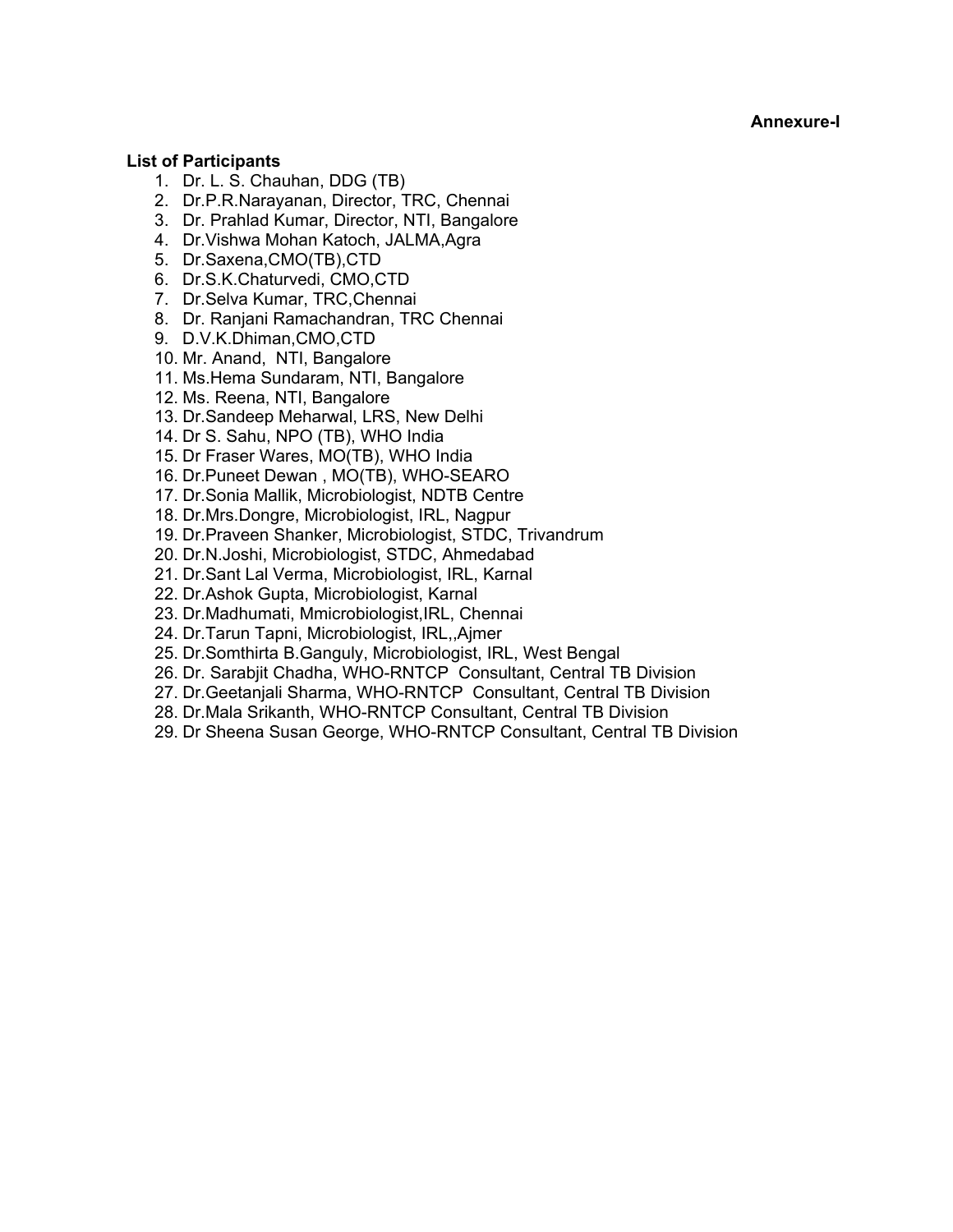| State(<br><b>Establi</b><br>shment<br><b>IRL</b><br><b>of</b><br>per<br>as<br>PIP) | <b>NR</b><br>L            | <b>Activities/ Remarks</b>                                                     | Timeline (As<br>May<br>per<br>2006) | Timeline(as<br>$31^{st}$<br>on<br>March, 2007) | <b>Revised</b><br>action<br>plan(28 <sup>th</sup><br><b>September</b><br>2007) | Revised as on<br>$16^{th}$ Feb 08) |  |  |
|------------------------------------------------------------------------------------|---------------------------|--------------------------------------------------------------------------------|-------------------------------------|------------------------------------------------|--------------------------------------------------------------------------------|------------------------------------|--|--|
| Gujarat<br>(2005)                                                                  | <b>TR</b><br>$\mathsf{C}$ | 1. Training of Microbiologist & LTs<br>in C&DST                                |                                     | April 2007                                     |                                                                                |                                    |  |  |
|                                                                                    |                           | certification<br>of<br>2. Bio-safety<br>equipments                             | May 2006                            | April 2007                                     |                                                                                |                                    |  |  |
|                                                                                    |                           | 3. Fill up the application form &<br>send to NRL& CTD                          | Sep 2006                            | April 2007                                     |                                                                                |                                    |  |  |
|                                                                                    |                           | 4.NRL pre assessment visit to IRL                                              | Sep 2006                            | May 2007                                       |                                                                                |                                    |  |  |
|                                                                                    |                           | 5. Starting of cultures (Pilot study)                                          | ----                                | May 2007                                       |                                                                                |                                    |  |  |
|                                                                                    |                           | 6. Send cultures / Exchange of<br>strains with NRL( NRL $\leftrightarrow$ IRL) | May 2006                            | July-August<br>2007                            | September/O<br>ctober 07                                                       | November 07                        |  |  |
|                                                                                    |                           | 7. Results of proficiency testing                                              | Aug-Sept 06                         | October 2007                                   | December<br>2007                                                               | March 08                           |  |  |
|                                                                                    |                           | 8. Accreditation visit by NRL                                                  | Sept 2006                           | November<br>2007                               | January 2008                                                                   | March 2008                         |  |  |
|                                                                                    |                           | 9. Time for corrective actions                                                 | Oct-Nov 2006                        | December<br>2007                               | Jan-Feb 2008                                                                   | April 2008                         |  |  |
|                                                                                    |                           | 10. Accreditation                                                              | <b>Nov 2006</b>                     | Dec 07/Jan08                                   | Feb-march<br>2008                                                              | April 2008                         |  |  |
|                                                                                    |                           | 11. Intake of first MDR suspect                                                | <b>Nov 2006</b>                     | 2007<br>March<br>(at NRL)                      |                                                                                | March 07                           |  |  |
|                                                                                    |                           | 12.<br>First<br>MDR-TB<br>patient<br>registered for Cat IV treatment           | Jan 07                              | May/June<br>2007                               |                                                                                | August 07                          |  |  |
| <b>Mahara</b>                                                                      | NT                        | 1. Bio safety Certification of the                                             | <b>May 06</b>                       | April-May                                      | October 2007                                                                   | October 2007                       |  |  |

**Update& Revised Action Plan for Accreditation of culture labs**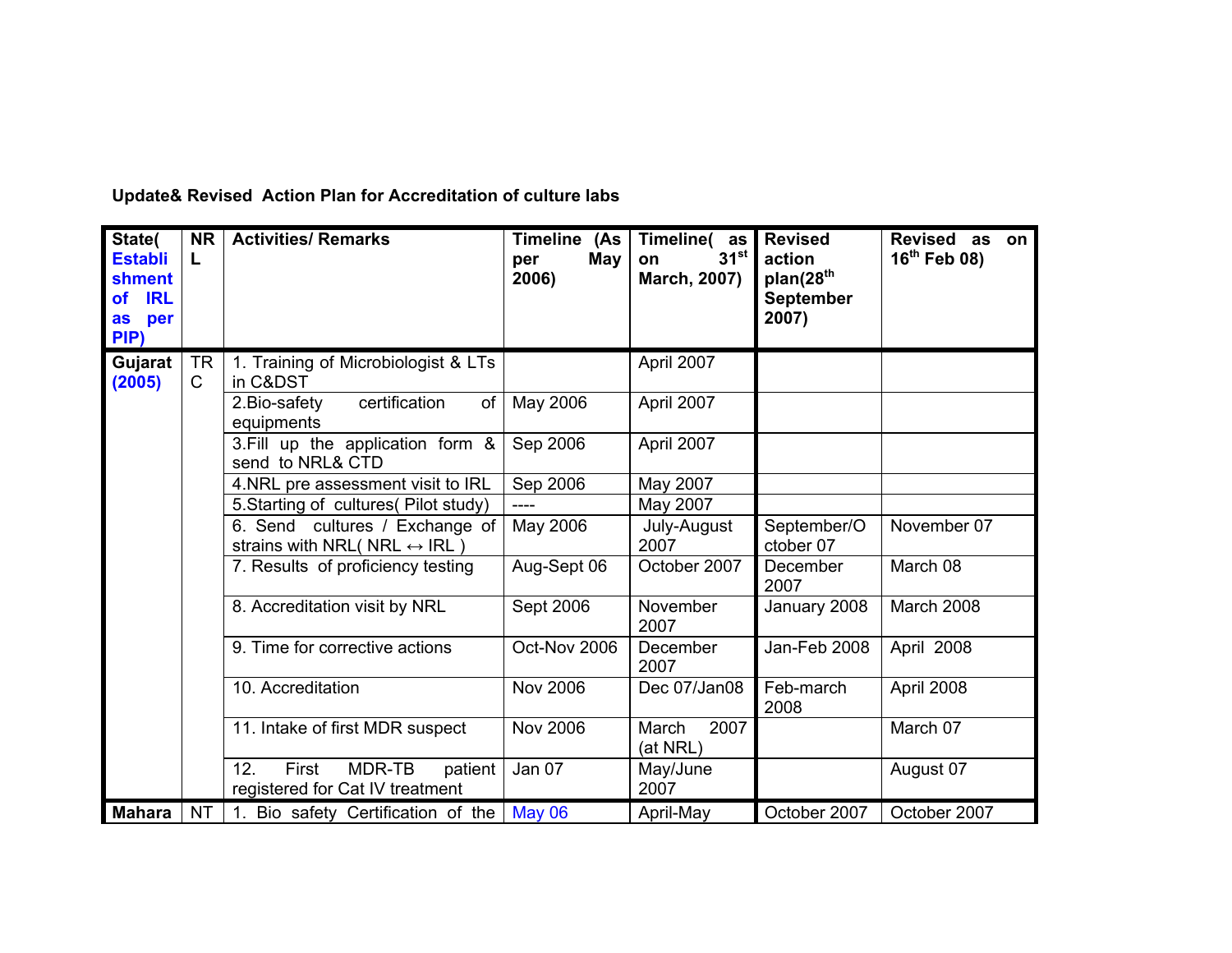| shtra               |              | equipments                                                                                      |                            | 2007                      |                  |                  |  |  |
|---------------------|--------------|-------------------------------------------------------------------------------------------------|----------------------------|---------------------------|------------------|------------------|--|--|
| (2005)              |              | 2. Fill up the application form &                                                               | Nov $06$                   | May 2007                  |                  |                  |  |  |
|                     |              | send to NRL& CTD                                                                                |                            |                           |                  |                  |  |  |
|                     |              | 3.NRL pre assessment visit to IRL                                                               | Nov 06                     | <b>June 2007</b>          |                  |                  |  |  |
|                     |              | 4. Pilot study started                                                                          |                            | Feb 2007                  |                  |                  |  |  |
|                     |              | cultures<br>Send<br>existing<br>5.                                                              | July 06                    | February                  |                  |                  |  |  |
|                     |              | Exchange of strains with NRL(                                                                   |                            | 2007                      |                  |                  |  |  |
|                     |              | $NRL \leftrightarrow IRL$ )                                                                     |                            |                           |                  |                  |  |  |
|                     |              | 6. Results of proficiency testing                                                               | Sept-Nov 06                | May 2007                  |                  | December 07      |  |  |
|                     |              | 7. Accreditation visit                                                                          | Nov 06                     | <b>June 2007</b>          | October 2007     | October 2007     |  |  |
|                     |              | 8. Time for corrective actions                                                                  | 06-Jan<br><b>Dec</b><br>07 | <b>June 2007</b>          | November<br>2007 | Nov-Feb 08       |  |  |
|                     |              | 9. Accreditation                                                                                | Jan 07                     | <b>July 2007</b>          | December<br>2007 | March 08         |  |  |
|                     |              | 10. Intake of first MDR suspect                                                                 | <b>Jan 07</b>              | 2007<br>March<br>(at NRL) |                  | March 07         |  |  |
|                     |              | First<br>MDR-TB<br>11.<br>patient<br>registered for Cat IV treatment                            | April 07                   | May/June<br>2007          |                  | September 07     |  |  |
| <b>Andhra</b>       | <b>TR</b>    | 1. Installation of equipments                                                                   | June 06                    | April 2007                |                  | May 2007         |  |  |
| <b>Prades</b><br>h( | $\mathsf{C}$ | 2. Biosafety<br>certification<br>of<br>equipments                                               |                            | April 2007                |                  | May 2007         |  |  |
| 2005-<br>2006)      |              | 3. Fill up the application form &<br>send to NRL& CTD                                           | Dec 06                     | April 2007                |                  | <b>June 2007</b> |  |  |
|                     |              | 4.NRL pre assessment visit to IRL                                                               | Dec 06                     | May 2007                  |                  | <b>June 2007</b> |  |  |
|                     |              | 5. Pilot study started (on existing<br><b>BS Cabinet)</b>                                       | ?                          | Jan 2007                  |                  |                  |  |  |
|                     |              | 6. Send<br>existing<br>cultures<br>Exchange of strains with NRL(<br>$NRL \leftrightarrow IRL$ ) | Sept 06                    | April/may<br>2007         | October 2007     | Nov 2007         |  |  |
|                     |              | 7. Results of proficiency testing                                                               | Nov-Dec06                  | <b>July 2007</b>          | December<br>2007 | Feb 2008         |  |  |
|                     |              | 8. Accreditation visit                                                                          | Dec 06                     | August 2007               | December<br>2007 | March 08         |  |  |
|                     |              | 9. Time for corrective actions                                                                  | Jan-Feb 07                 | September                 | Dec-Jan 2008     | March 08         |  |  |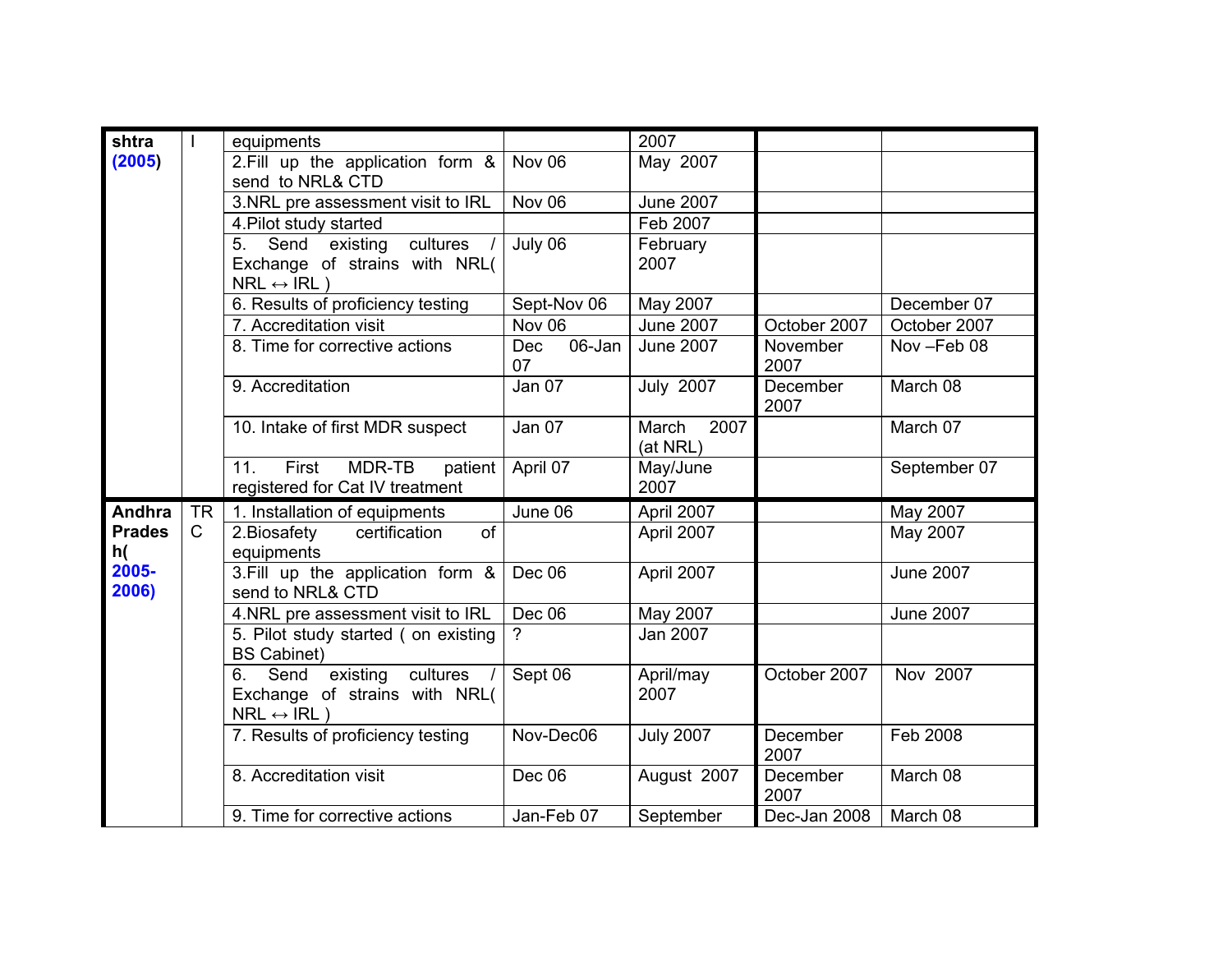|                  |                    |                                                                                 |            | 2007                              |                     |                     |
|------------------|--------------------|---------------------------------------------------------------------------------|------------|-----------------------------------|---------------------|---------------------|
|                  |                    | 10. Accreditation                                                               | March 07   | October 2007                      | Dec-January<br>2008 | April 08            |
|                  |                    | 11. Intake of first MDR suspect                                                 | April 07   | November<br>2007                  | January 2008        | April 08            |
|                  |                    | MDR-TB<br>12.<br>First<br>patient<br>registered for Cat IV treatment            | July 07    | January 2008<br><b>March 2008</b> |                     | June <sub>0</sub> 8 |
| Kerala(<br>2005- | TR<br>$\mathsf{C}$ | 1. Training for the untrained LTs<br>in C& DST                                  |            | April/May<br>2007                 | October 2007        |                     |
| 2006)            |                    | 2. Installation of equipments                                                   | June 06    | April 2007                        | June 07             |                     |
|                  |                    | of<br>Bio safety certification<br>3.<br>equipments                              |            | May 2007                          |                     |                     |
|                  |                    | 4. Fill up the application form &<br>send to NRL& CTD                           |            | May 2007                          | June 07             |                     |
|                  |                    | 5.NRL pre assessment visit to IRL                                               | Dec 06     | <b>June 2007</b>                  | August 07           |                     |
|                  |                    | 6. Starting of cultures (Pilot study)                                           |            | <b>June 2007</b>                  | November<br>2007    | January 08          |
|                  |                    | 7. Send cultures / Exchange of<br>strains with NRL( $NRL \leftrightarrow IRL$ ) | Sept 06    | September<br>2007                 | January 2008        | May 08              |
|                  |                    | 8. Results of proficiency testing                                               | Nov 06     | November<br>2007                  | April 2008          | August 08           |
|                  |                    | 9. Accreditation visit                                                          | Dec 06     | December<br>2007                  | April-May<br>2008   | September 08        |
|                  |                    | 10. Time for corrective actions                                                 | Jan-Feb 07 | January 2008                      | May 2008            |                     |
|                  |                    | 11. Accreditation                                                               | March 07   | February<br>2008                  | May-June<br>2008    | October 08          |
|                  |                    | 12. Intake of first MDR suspect                                                 | April 07   | March 2008                        | <b>June 2008</b>    | Aug/Sept 08         |
|                  |                    | 13.<br>First<br>MDR-TB<br>patient<br>registered for Cat IV treatment            | July 07    | <b>June 2008</b>                  | August 2008         | Nov/Dec08           |

| Harya  | <b>LRS</b> | Training of untrained LTs in           | July 06   | 2007<br>Mav | October 2007 |
|--------|------------|----------------------------------------|-----------|-------------|--------------|
| na(20) |            | C&DST                                  |           |             |              |
| $06-$  |            | 2. Installation of equipments          | August 06 | April 2007  | May 07       |
| 2007)  |            | 3.Bio<br>οf<br>certification<br>safety |           | April 2007  | October 07   |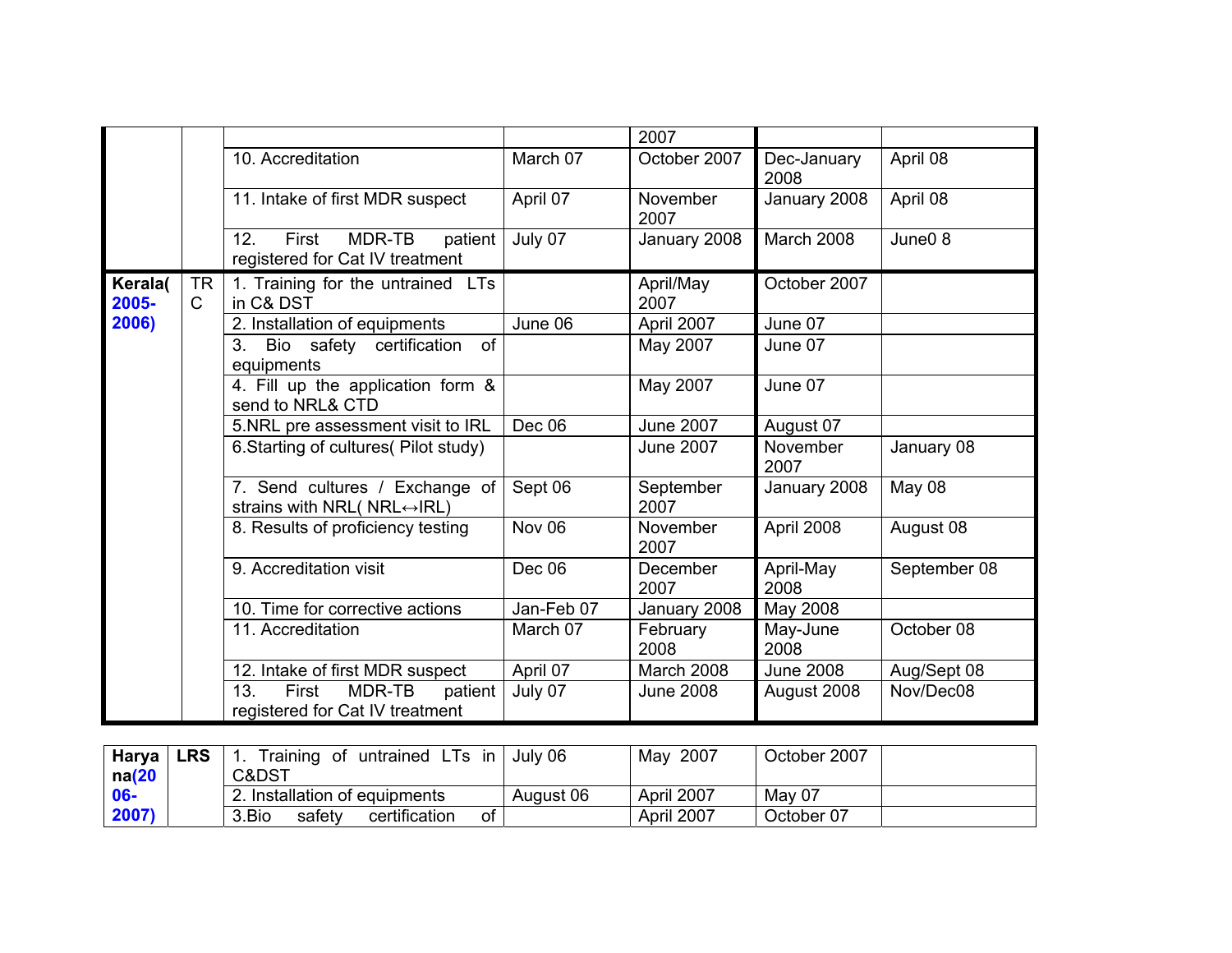|                 |            | equipments                                                                     |             |                   |                                            |                                              |
|-----------------|------------|--------------------------------------------------------------------------------|-------------|-------------------|--------------------------------------------|----------------------------------------------|
|                 |            | 4. Fill up the application form &<br>send to NRL& CTD                          | March 07    | May 2007          | Yes                                        |                                              |
|                 |            | 5.NRL pre assessment visit to IRL                                              | Mar 07      | <b>June 2007</b>  | June 07                                    |                                              |
|                 |            | 6. starting of cultures (Pilot study)                                          |             | <b>June 2007</b>  | September 07                               | Cultures ongoing<br>from Sept 07             |
|                 |            | 7. Send cultures / Exchange of<br>strains with NRL( NRL↔ IRL)                  | Dec 2006    | September<br>2007 | <b>Jan 2008</b>                            | March 08                                     |
|                 |            | 8. Results of proficiency testing                                              | Feb-Mar 07  | November<br>2007  | April 08                                   | June08                                       |
|                 |            | 9. Accreditation visit                                                         | April 07    | December<br>2007  | April-may 08                               | July 08                                      |
|                 |            | 10. Time for corrective actions                                                | May-June 07 | January 2008      | May 08                                     |                                              |
|                 |            | 11.Accreditation                                                               | June 07     | February<br>2008  | May-June<br>2008                           | August 08                                    |
|                 |            | 12. Intake of first MDR suspect                                                | July 07     | March 2008        | Jan<br>08(samples to<br>be send to<br>LRS) | April 2008                                   |
|                 |            | First<br>MDR-TB<br>patient<br>13.<br>registered for Cat IV treatment           | October 07  | <b>June 2008</b>  | March-April<br>2008                        | <b>June 2008</b>                             |
| Delhi(<br>2005- | <b>LRS</b> | 1. Training of Microbiologist & LTs<br>in C&DST                                |             | April 2007        | Yes                                        |                                              |
| 2006)           |            | 2. Bio-safety<br>certification<br>of<br>equipments                             |             | April 2007        | Yes                                        |                                              |
|                 |            | 3. Fill up the application form &<br>send to NRL& CTD                          |             | May 2007          | Yes                                        |                                              |
|                 |            | 4.NRL pre assessment visit to IRL                                              |             | <b>June 2007</b>  |                                            |                                              |
|                 |            | 5. Starting of cultures (pilot study)                                          |             | <b>June 2007</b>  | Yes                                        |                                              |
|                 |            | 6. Send cultures / Exchange of<br>strains with NRL( NRL $\leftrightarrow$ IRL) |             | September<br>2007 | September<br>2007(<br>October)             | <b>Under Proficiency</b><br>testing with LRS |
|                 |            | 7. Results of proficiency testing                                              |             | November<br>2007  | December<br>2007                           | Feb 08                                       |
|                 |            | 8. Accreditation visit by NRL                                                  |             | December          | Dec-Jan 2008                               | March 08                                     |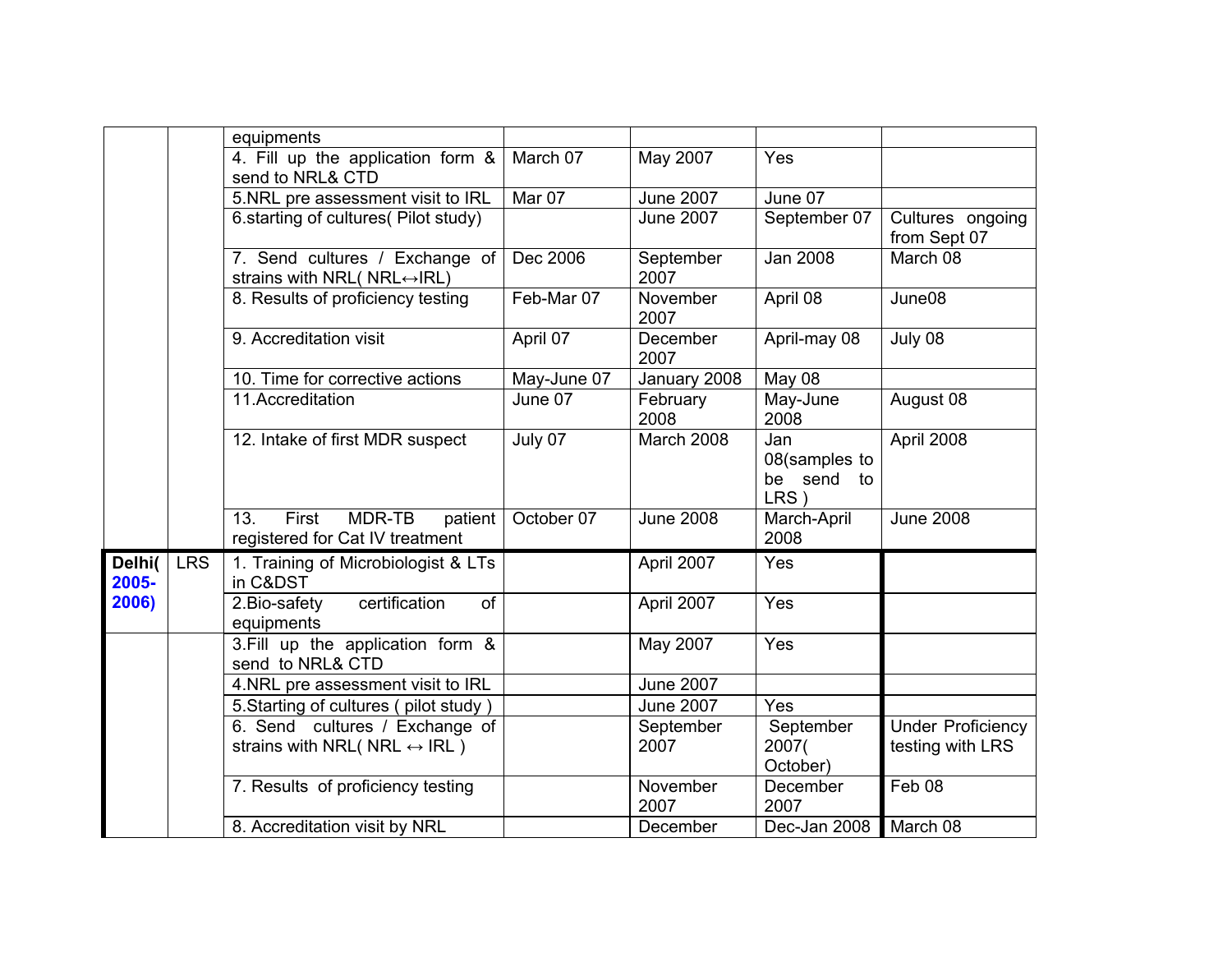|              |            |                                                  | 2007             |                              |              |  |
|--------------|------------|--------------------------------------------------|------------------|------------------------------|--------------|--|
|              |            | 9. Time for corrective actions                   | January 2008     | Jan 08                       |              |  |
|              |            | 10. Accreditation                                | February         | Feb 2008                     | April 08     |  |
|              |            |                                                  | 2008             |                              |              |  |
|              |            | 11. Intake of first MDR suspect                  | March 2008       | March 2008                   | April 08     |  |
|              |            | MDR-TB<br>12.First<br>patient                    | <b>June 2008</b> | <b>June 2008</b>             | June/July 08 |  |
|              |            | registered for Cat IV treatment                  |                  |                              |              |  |
| Rajas        | <b>NTI</b> | 1. Training of Microbiologists &                 | April 2007       | Yes                          |              |  |
| than(        |            | LTs in C& DST                                    |                  | August                       |              |  |
| 2005-        |            | 2.Installation of equipments                     | April 2007       |                              |              |  |
| 2006)        |            | 3. Bio safety Certification of the<br>equipments | May 2007         | Yes                          |              |  |
|              |            | 4. Fill up the application form &                | June 2007        | Yes(Septemb                  |              |  |
|              |            | send to NRL& CTD                                 |                  | er 07)                       |              |  |
|              |            | 5.NRL pre assessment visit to IRL                | <b>July 2007</b> | October 2007                 | October 07   |  |
|              |            | 6. Starting of cultures (pilot study)            | <b>July 2007</b> | November 07                  | November 07  |  |
|              |            | 7. Send cultures / Exchange of                   | October 2007     | Feb 2008                     | April 08     |  |
|              |            | strains with NRL( NRL $\leftrightarrow$ IRL)     |                  |                              |              |  |
|              |            | 8. Results of proficiency testing                | January 2008     | May 2008<br><b>June 2008</b> | July 08      |  |
|              |            | 9. Accreditation visit                           | February<br>2008 | August 08                    |              |  |
|              |            | 10. Time for corrective actions                  | March 2008       | September 08                 |              |  |
|              |            | 11. Accreditation                                | April 2008       | August 2008                  | October 08   |  |
|              |            | 12. Intake of first MDR suspect                  | May 2008         | September<br>2008            | May 08       |  |
|              |            | First<br>MDR-TB<br>13.<br>patient                | August 2008      | December                     | Aug/Sept 08  |  |
|              |            | registered for Cat IV treatment                  |                  | 2008                         |              |  |
| <b>Tamil</b> | <b>TRC</b> | 1. appointment of 3 LTs & their                  | <b>June 2007</b> | October 2007                 |              |  |
| <b>Nadu</b>  |            | training                                         |                  |                              |              |  |
| (2005)       |            | 2.Installation of equipments                     | April 2007       | June 07                      |              |  |
|              |            | certification<br>of<br>3. Biosafety              | April 2007       | Yes                          |              |  |
| 2006)        |            | equipments                                       |                  |                              |              |  |
|              |            | 4. Fill up the application form &                | May 2007         | September07                  |              |  |
|              |            | send to NRL& CTD                                 |                  |                              |              |  |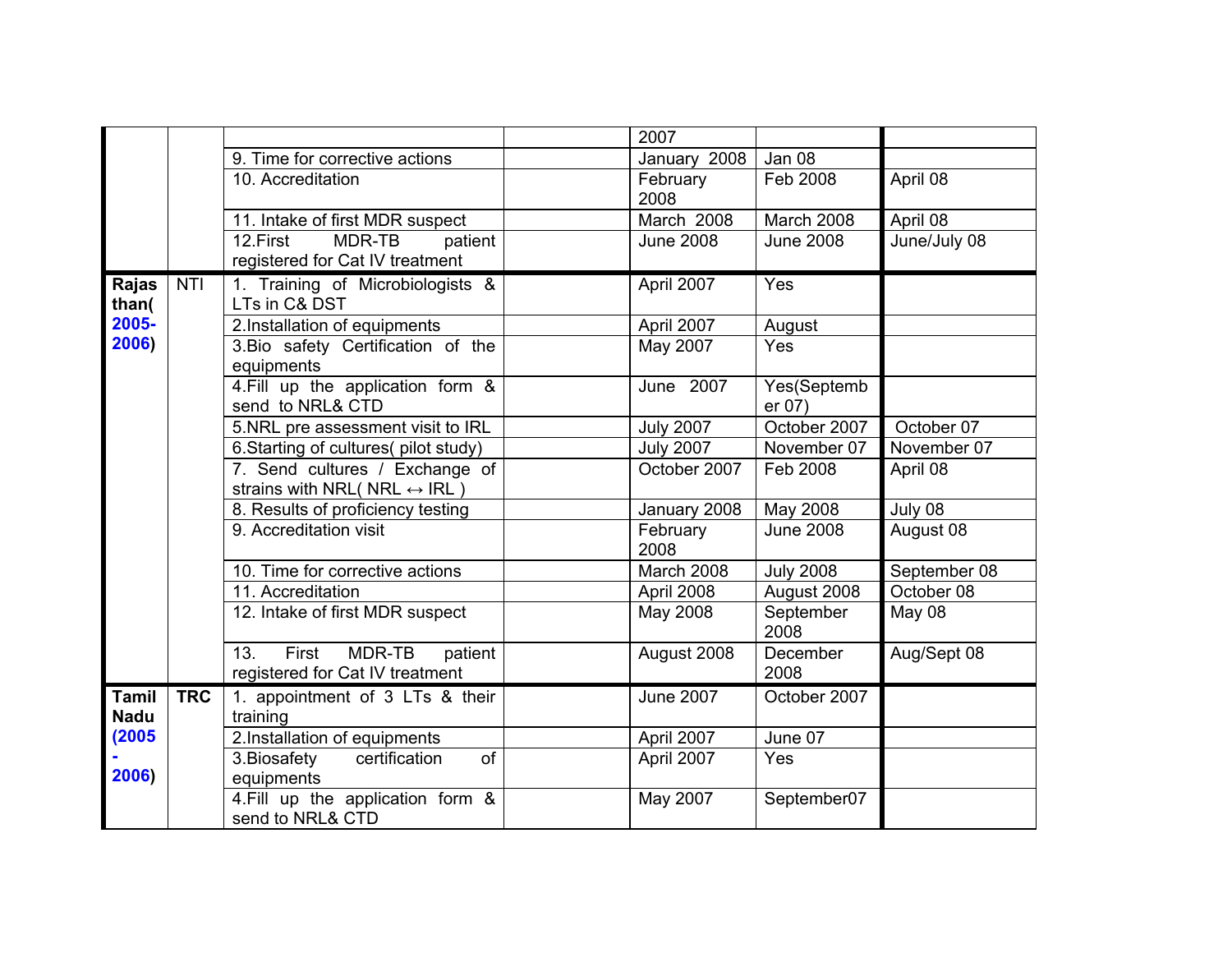|              |            | 5.NRL pre assessment visit to IRL                                               |                                   | June 2007         | October 2007      | November 07   |
|--------------|------------|---------------------------------------------------------------------------------|-----------------------------------|-------------------|-------------------|---------------|
|              |            | 6. Starting of cultures (Pilot study)                                           |                                   | <b>June 2007</b>  | November 07       | December 07   |
|              |            | 7. Send cultures / Exchange of<br>strains with NRL( NRL $\leftrightarrow$ IRL)  |                                   | September<br>2007 | Feb <sub>08</sub> | April 08      |
|              |            | 8. Results of proficiency testing                                               |                                   | October 2007      | <b>June 2008</b>  | July 08       |
|              |            | 9. Accreditation visit                                                          |                                   | November<br>2007  | <b>July 2008</b>  | August 08     |
|              |            | 10. Time for corrective actions                                                 |                                   | Dec 2007          | September 08      |               |
|              |            | 11. Accreditation                                                               |                                   | Jan 2008          | September 08      | October 08    |
|              |            | 12. Intake of first MDR suspect                                                 |                                   | Feb 2008          | September 08      | October 08    |
|              |            | 13.<br>First<br>MDR-TB<br>patient<br>registered for Cat IV treatment            |                                   | May 2008          | December<br>2008  | Jan 09        |
| <b>Oriss</b> | <b>NTI</b> | 1. Installation of equipments                                                   | August 2006                       | April 2007        | October 2007      | November 2007 |
| а<br>(2005)  |            | 2 <sub>1</sub><br>Bio safety certification<br>of<br>equipments                  | DRS plan was<br>made in May<br>06 | May 2007          | October 2007      | November 2007 |
| 2006)        |            | 3. Fill up the application form &<br>send to NRL& CTD                           |                                   | May 2007          | November<br>2007  | January 2008  |
|              |            | 4.NRL pre assessment visit to IRL                                               |                                   | <b>June 2007</b>  | December<br>2007  | Feb 2008      |
|              |            | 5. Starting of cultures (Pilot study)                                           | Sept 06                           | <b>June 2007</b>  | January 08        | March 08      |
|              |            | 6. Send cultures / Exchange of<br>strains with NRL( $NRL \leftrightarrow RLL$ ) |                                   | September<br>2007 | April 08          | June 08       |
|              |            | 7. Results of proficiency testing                                               |                                   | November<br>2007  | June 08           | September 08  |
|              |            | 8. Accreditation visit                                                          |                                   | December<br>2007  | July 08           | October 08    |
|              |            | 9. Time for corrective actions                                                  |                                   | January 2008      | August 08         |               |
|              |            | 10. Accreditation                                                               |                                   | February<br>2008  | September 08      | November 08   |
|              |            | 11. Intake of first MDR suspect                                                 |                                   | March 2008        | October 08        | December 08   |
|              |            | 12.<br>First<br>MDR-TB<br>patient<br>registered for Cat IV treatment            |                                   | <b>June 2008</b>  | <b>Jan 09</b>     | March 09      |
|              | <b>NTI</b> | 1. Posting of Microbiologist                                                    |                                   | May 2007          | July 07           |               |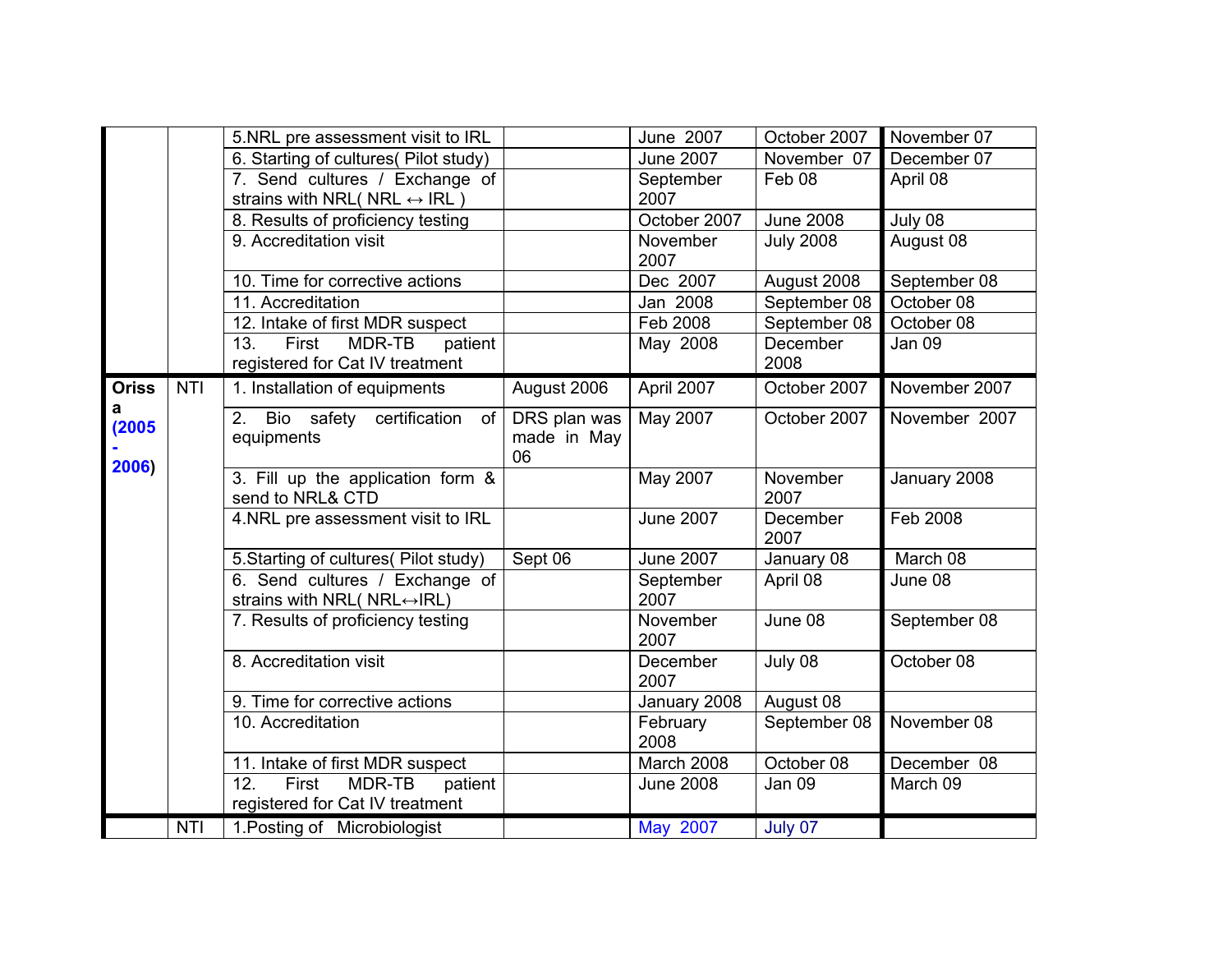| West        | NTI | 1. Posting of Microbiologist                                                    |  | May 2007                  | July 07       |               |  |  |
|-------------|-----|---------------------------------------------------------------------------------|--|---------------------------|---------------|---------------|--|--|
| <b>Beng</b> |     | 2. Training of microbiologist & LTs                                             |  | <b>June 2007</b>          | September07   |               |  |  |
| al          |     | 3. Installation of equipments                                                   |  | May 2007                  |               | November 2007 |  |  |
| (2005)      |     | of<br>safety certification<br>4.Bio                                             |  | May 2007<br>Nov 07<br>yes |               |               |  |  |
|             |     | equipments                                                                      |  |                           |               |               |  |  |
| 2006)       |     | 5. Fill up the application form &<br>send to NRL& CTD                           |  | December 07               |               |               |  |  |
|             |     | 6.NRL pre assessment visit to IRL                                               |  | August2007                | November 07   | Jan 08        |  |  |
|             |     | 7. starting of cultures (Pilot study)                                           |  | September<br>2007         | November 07   | Feb 08        |  |  |
|             |     | 8. Send cultures / Exchange of<br>strains with NRL( $NRL \leftrightarrow RLL$ ) |  | December<br>2007          | June 08       |               |  |  |
|             |     | 9. Results of proficiency testing                                               |  | February<br>2008          | June 08       | September 08  |  |  |
|             |     | 10. Accreditation visit                                                         |  | March 2008                | July08        | October 08    |  |  |
|             |     | 11. Time for corrective actions                                                 |  | April 2008                | August 08     |               |  |  |
|             |     | 12.Accreditation                                                                |  | May 2008                  | September 08  | November 08   |  |  |
|             |     | 13. Intake of first MDR suspect                                                 |  | <b>June 2008</b>          | September 08  | October 08    |  |  |
|             |     | 14.<br>MDR-TB patient<br>First<br>registered for Cat IV treatment               |  | September<br>2008         | Dec 08/Jan 09 |               |  |  |

|                            |     |                                                                                                                                                | Time line(as on<br>March 07)             | <b>Revised (Sept 07)</b>                 | <b>Revised</b><br>Feb <sub>08</sub> | 16 <sup>th</sup><br><b>on</b> |
|----------------------------|-----|------------------------------------------------------------------------------------------------------------------------------------------------|------------------------------------------|------------------------------------------|-------------------------------------|-------------------------------|
| Jharkh<br>and<br>$(2005 -$ | NT. | 1. Posting of LTs in IRL<br>2. Training of Microbiologists & LTs in C&<br><b>DST</b>                                                           | April/May 2007<br>May /June 2007         | October <sub>07</sub><br>(September-MB)  | Not yet                             |                               |
| 2006)                      |     | 3. Installation of equipments<br>4. Bio-safety certification of equipments<br>5. Fill up the application form & send to<br><b>NRL&amp; CTD</b> | May 2007<br>May 2007<br><b>July 2007</b> | October 07<br>November 07<br>December 07 | Feb 08<br>Feb 08<br>April 08        |                               |
|                            |     | 6. NRL pre assessment visit to IRL<br>7. Starting of cultures (pilot study)                                                                    | August 2007<br>September<br>2007         | January 08<br>January 08                 | To<br>be<br>depend                  | decided<br>the<br>on          |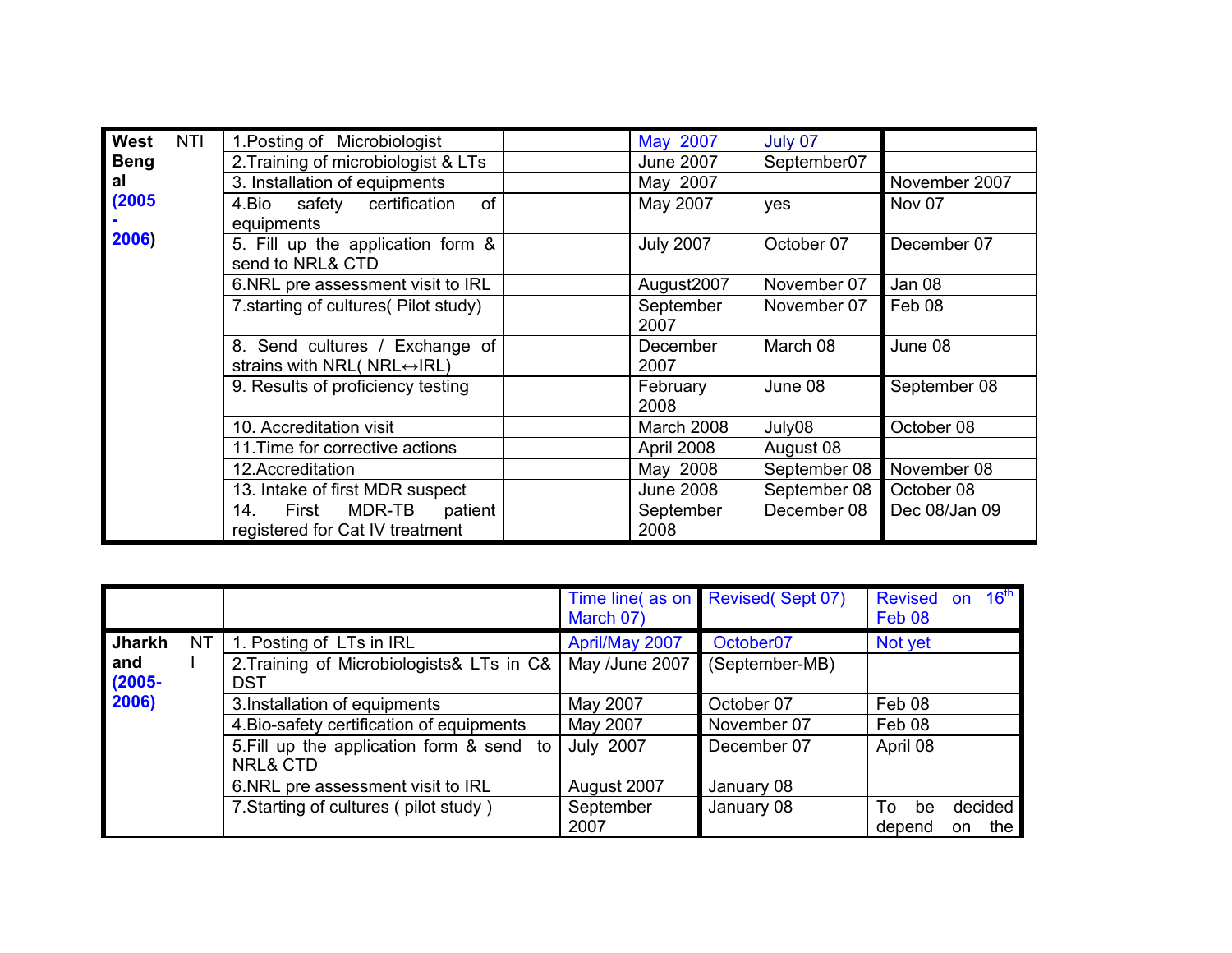|                        |                |                                                                                 |                    |              | posting of LTs          |
|------------------------|----------------|---------------------------------------------------------------------------------|--------------------|--------------|-------------------------|
|                        |                | 8. Send cultures / Exchange of strains<br>with NRL( NRL $\leftrightarrow$ IRL)  | December<br>2007   | April 08     |                         |
|                        |                | 9. Results of proficiency testing                                               | March 2008         | July08       |                         |
|                        |                | 10. Accreditation visit by NRL                                                  | April 2008         | August 08    |                         |
|                        |                | 11. Time for corrective actions                                                 | May 2008           | September 08 |                         |
|                        |                | 12. Accreditation                                                               | <b>June 2008</b>   | October 08   |                         |
|                        |                | 13. Intake of first MDR suspect                                                 | <b>July 2008</b>   | October08    |                         |
|                        |                | 14. First MDR-TB patient registered for<br>Cat IV treatment                     | October 2008       | Jan 09       |                         |
| <b>Uttaran</b><br>chal | <b>LR</b><br>S | 1. Appointment of Microbiologist& LTs in<br><b>IRL</b>                          | ??June 2007        | October 07   | January<br>2008(MB+1LT) |
| $(2005 -$<br>2006)     |                | 2. Training of Microbiologists & LTs in C&<br><b>DST</b>                        | ?August 2007       | November 07  | Feb-March 08            |
|                        |                | 3. Completion of civil works                                                    | May 2007           |              |                         |
|                        |                | 4. Installation of equipments                                                   | <b>June 2007</b>   | Yes          |                         |
|                        |                | of<br>5.Bio<br>safety<br>Certification<br>the<br>equipments                     | June 2007          | Yes          |                         |
|                        |                | 6. Fill up the application form & send to<br><b>NRL&amp; CTD</b>                | ?August 2007       | December07   | April 08                |
|                        |                | 7.NRL pre assessment visit to IRL                                               | September<br>2007  | January 08   | April 08                |
|                        |                | 8. Starting of cultures(pilot study)                                            | October 2007       | February 08  | May 08                  |
|                        |                | 9. Send cultures / Exchange of strains<br>with NRL( $NRL \leftrightarrow IRL$ ) | January 2008       | May 08       | August 08               |
|                        |                | 10. Results of proficiency testing                                              | April 2008         | August 08    | November 08             |
|                        |                | 11. Accreditation visit                                                         | May 2008           | September 08 | December 08             |
|                        |                | 12. Time for corrective actions                                                 | <b>June 2008</b>   | October 08   |                         |
|                        |                | 13. Accreditation                                                               | <b>July 2008</b>   | November 08  | Jan09                   |
|                        |                | 14. Intake of first MDR suspect                                                 | August 2008        | November08   | <b>Jan 09</b>           |
|                        |                | 15. First MDR-TB patient registered for<br>Cat IV treatment                     | November<br>2008   | Feb 09       | April 09                |
| <b>Chhatti</b>         | <b>TR</b><br>C | 1. appointment of Microbiologist & LTs                                          | <b>??June 2007</b> | December07   | Microbiologist& 1<br>LT |
|                        |                |                                                                                 |                    |              |                         |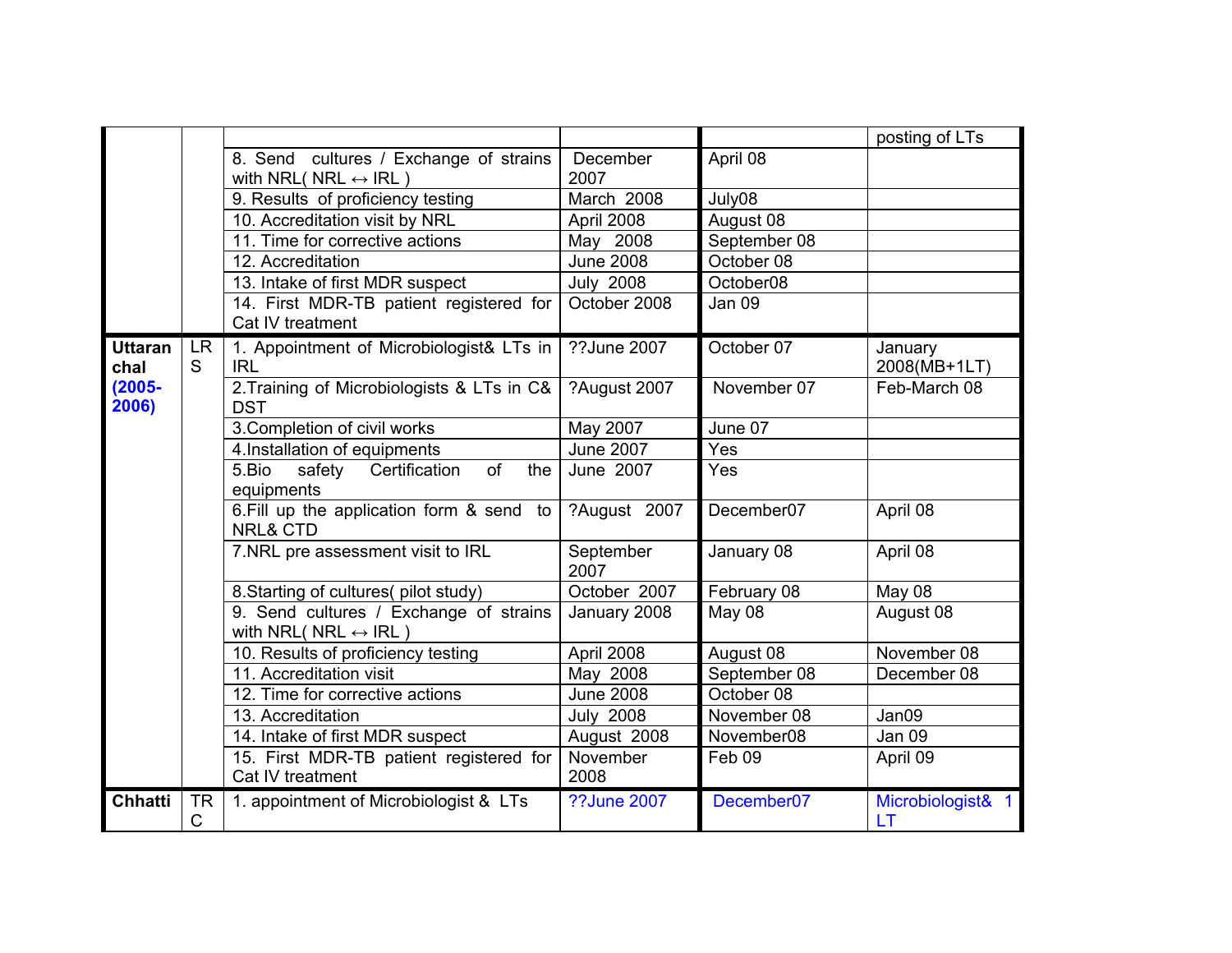| sgarh     | 2. Training of the staff                                                       | ??July 2007       | October 07   | Feb 08-march 08 |
|-----------|--------------------------------------------------------------------------------|-------------------|--------------|-----------------|
| $(2005 -$ | 3.Installation of equipments                                                   | April/May 2007    | Yes          |                 |
| 2006)     | 4. Biosafety certification of equipments                                       | May 2007          | Yes.         |                 |
|           | 5. Fill up the application form & send to<br><b>NRL&amp; CTD</b>               | August 2007       | November 07  | April 08        |
|           | 6.NRL pre assessment visit to IRL                                              | September<br>2007 | December 07  | May 08          |
|           | 7. Starting of cultures (Pilot study)                                          | October 2007      | December07   | May 08          |
|           | 8. Send cultures / Exchange of strains<br>with NRL( NRL $\leftrightarrow$ IRL) | January 2008      | April 08     | August 08       |
|           | 9. Results of proficiency testing                                              | April 2008        | July 08      | December 08     |
|           | 10. Accreditation visit                                                        | May 2008          | August 08    | Jan 09          |
|           | 11. Time for corrective actions                                                | <b>June 2008</b>  | September 08 |                 |
|           | 12.Accreditation                                                               | <b>July 2008</b>  | October 08   | Feb09           |
|           | 13 Intake of first MDR suspect                                                 | August 2008       | November 08  | Feb 09          |
|           | 14. First MDR-TB patient registered for<br>Cat IV treatment                    | November 2008     | Feb 09       | May 09          |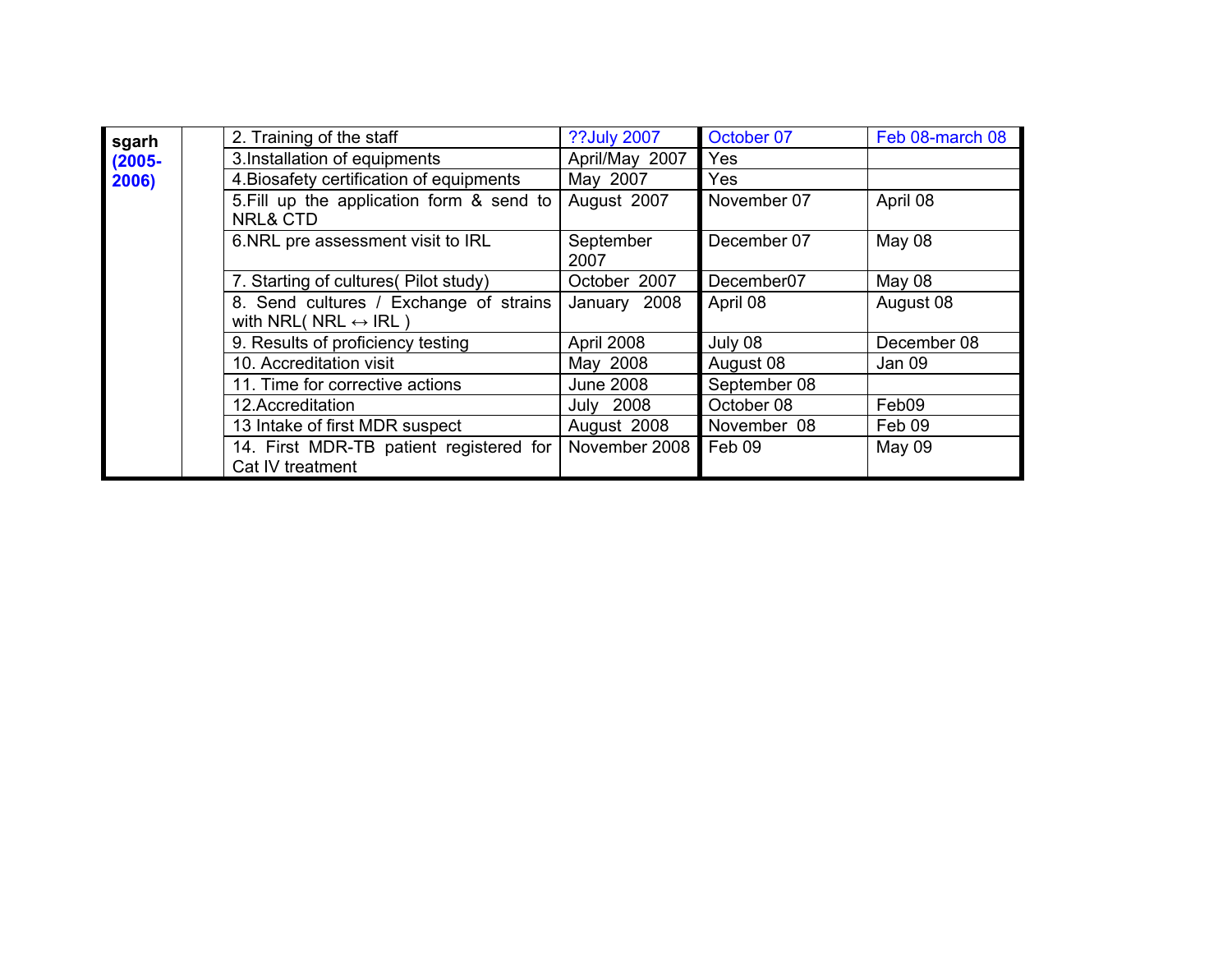|                      |                              |                  |                       |                        |                           |                         |                                   |                 |                              | Panel                             |                                                 |                                                                                                                                                                                                                                                                                            |                         |                     |                             |                             |      |
|----------------------|------------------------------|------------------|-----------------------|------------------------|---------------------------|-------------------------|-----------------------------------|-----------------|------------------------------|-----------------------------------|-------------------------------------------------|--------------------------------------------------------------------------------------------------------------------------------------------------------------------------------------------------------------------------------------------------------------------------------------------|-------------------------|---------------------|-----------------------------|-----------------------------|------|
| <b>STDC Director</b> |                              |                  | Microbiologist        |                        | LTs at<br><b>IRL/STDC</b> |                         | <b>DTOs</b>                       |                 | <b>STLS</b>                  |                                   | Annex E                                         |                                                                                                                                                                                                                                                                                            | Annex M                 |                     | Annex G                     |                             |      |
| In<br>place          | Traine<br>d in<br><b>EQA</b> | In.<br>plac<br>e | Traine<br>d in<br>EQA | No.<br>in<br>plac<br>e | Train<br>ed in<br>EQA     | No.<br>in.<br>plac<br>e | Tr<br>ain<br>ed<br>-in<br>EQ<br>A | No. in<br>place | Train<br>ed in<br><b>EQA</b> | Yes/<br><b>No</b>                 | No. recd<br>last qtr                            | No.<br>expe<br>cted                                                                                                                                                                                                                                                                        | No.<br>recd<br>last qtr | No.<br>expe<br>cted | <b>No</b><br>.re<br>ce<br>d | No.<br>expect<br>ed         | Date |
|                      | no                           |                  |                       | $\overline{2}$         | $\overline{2}$            | 38                      | 21                                | 170             | 142                          | Yes                               | 31                                              | 31                                                                                                                                                                                                                                                                                         | 31                      | 31                  |                             |                             |      |
|                      | no                           |                  |                       | 3                      | $\overline{2}$            | 8                       | 5                                 | 22              | 22                           | No                                | 20                                              | 24                                                                                                                                                                                                                                                                                         | 248                     | 261                 |                             |                             |      |
|                      | 1                            |                  |                       | nil                    | nil                       | 20                      | 12                                | 62              | 59                           | No                                | 48                                              | 66                                                                                                                                                                                                                                                                                         | 48                      | 66                  |                             | 1                           |      |
|                      | 1                            |                  |                       | 4                      | 3                         | 30                      | 28                                | 124             |                              |                                   | 84                                              | 84                                                                                                                                                                                                                                                                                         | 84                      | 84                  |                             |                             |      |
|                      | 1                            |                  |                       | 5                      | 5                         | 45                      | 39                                | 142             | 136                          | Yes                               | 45                                              | 135                                                                                                                                                                                                                                                                                        | 45                      | 135                 |                             |                             |      |
|                      | 1                            |                  |                       | 4                      | $\overline{4}$            | 48                      | 48                                | 209             | 209                          | Yes                               | 106                                             | 144                                                                                                                                                                                                                                                                                        | 106                     | 144                 |                             |                             |      |
|                      | Yes                          |                  |                       | 3                      | 3                         | 30                      | 27                                | 100             | 97                           | Yes                               | 49                                              | 93                                                                                                                                                                                                                                                                                         | 13                      | 31                  |                             |                             |      |
|                      | 1                            |                  |                       | 4                      | 4                         | 4                       | 4                                 | 5               | 5                            | Yes                               | 3                                               | 3                                                                                                                                                                                                                                                                                          | $\mathfrak{S}$          | 3                   |                             |                             |      |
|                      |                              |                  |                       | 3                      | $\overline{2}$            | 31                      | 31                                | 140             | 133                          | Yes                               | 31                                              | $\overline{32}$                                                                                                                                                                                                                                                                            | 32                      | $\overline{32}$     |                             |                             |      |
| 1                    | 1                            |                  | no                    | 3                      | $\overline{2}$            | 19                      | 19                                | 185             |                              | Yes                               | 57                                              | 57                                                                                                                                                                                                                                                                                         | 57                      | 57                  |                             |                             |      |
| 10                   | $\overline{7}$               | 10               | 9                     | 31                     | 27                        | 273                     | 23<br>4                           | 1159            | 1101                         |                                   | 474                                             | 669                                                                                                                                                                                                                                                                                        | 667                     | 844                 |                             | 10                          |      |
|                      |                              |                  |                       |                        |                           |                         |                                   |                 |                              | <b>EQA Training status</b><br>120 | test<br>slides<br>preparat<br>ion<br>Yes<br>178 | $\mathsf{L}$ and $\mathsf{R}$ are $\mathsf{R}$ . The state of the state of $\mathsf{R}$ and $\mathsf{R}$ are $\mathsf{R}$ and $\mathsf{R}$ are $\mathsf{R}$ and $\mathsf{R}$ are $\mathsf{R}$ and $\mathsf{R}$ are $\mathsf{R}$ and $\mathsf{R}$ are $\mathsf{R}$ and $\mathsf{R}$ are $\$ |                         |                     |                             | Reporting - district to IRL |      |

**EQA Status in the Country at the end of 4th Quarter 2007** 

**Annexure III-NTI**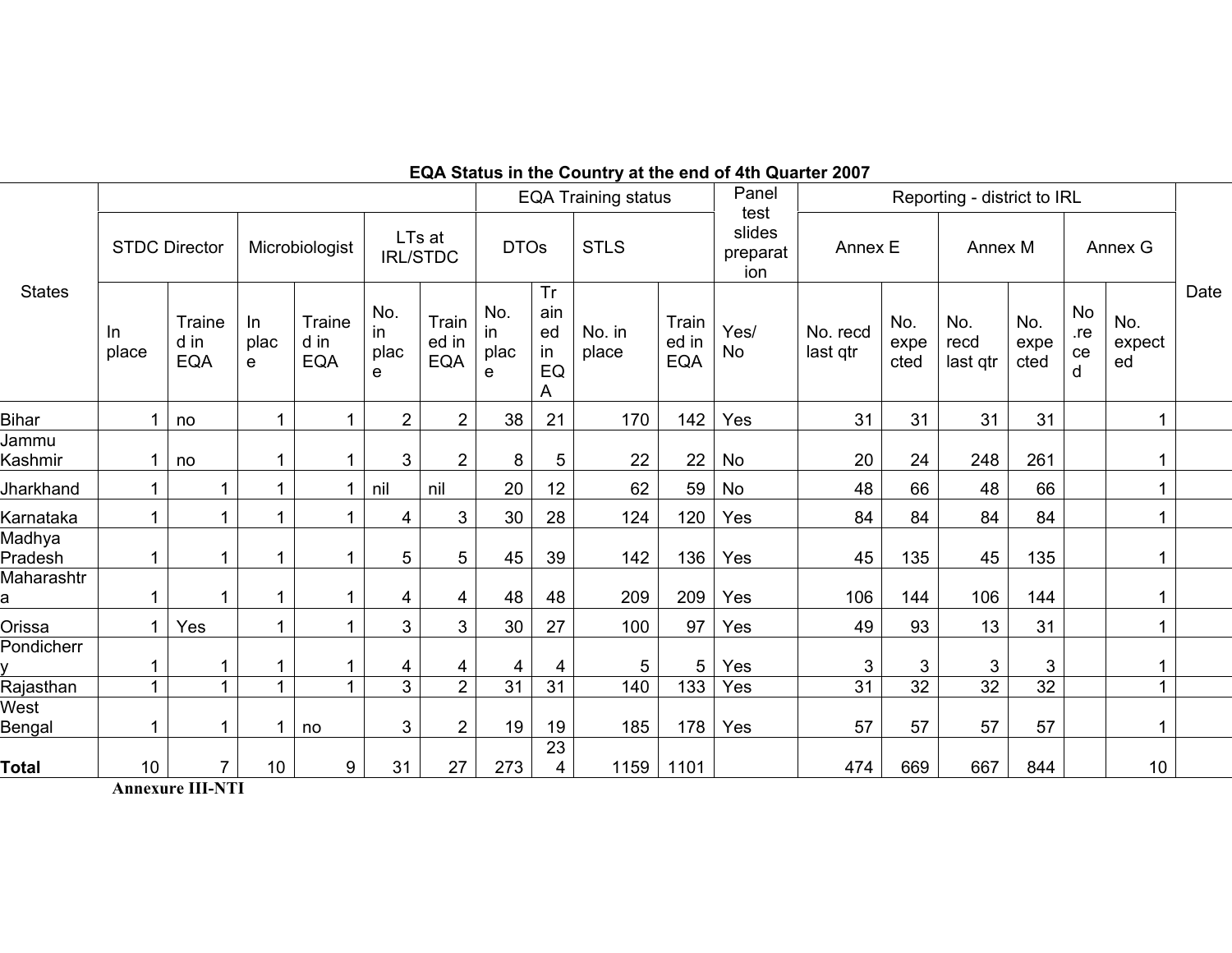#### **Annexure IV-TRC**

#### HRD status at IRL/STDC EQA Training status Reporting - district to IRL<br>
Reporting - district to IRL<br>
Reporting - district to IRL<br>
Reporting - district to IRL **STDC Director** Microbiologi  $\frac{\text{bbiologi}}{\text{st}}$ LTs at IRL/STDC | DTOs | STLS |  $\frac{\text{PT}}{\text{P}}$  Annex E | Annex M | Annex G **States** In plac $|$ ed in $|$ e **Train** EQA In place Traine d in EQA No. in place Traine d in EQA No. in plac e **Trained** in EQA No. in plac e Trained in Yes/ No. recd EQA No last qtr No. expect ed No. recd last qtr No. expecte d recei ved No. expect ed Date Andhra Andhra | Yes | Yes | Yes | 4 | Yes | 23 | Yes |170 | 168 |Yes | 72 | 72 | 72 | - | 15-10-07 to | 17-10-07 to | 17-10-07 to | 17-10-07 to | 17-10-07 to | 17-10-07 to | 17-10-07 to 17-10-07 Chhattis -- Gujarat | Yes | Yes | Yes | 5 | 5 | 29 | 29 | 123 | Yes | 87 | 87 | 87 | - | - | -Goa -- Kerala |Yes|Yes|Yes| Yes | 5 | 0 |14 | 12 |67 | 67 |Yes| 31 | 42 | 31 | 42 | 1 | 1 22-23 oct 24-26oct 12- 13Nov 14-15nov 19-21-nov 22-23dec Punjab |Yes |Yes | 2 | 2 | 2 | 2 | 20 | 17 | 56 | 54 |Yes | 57 | 63 | 57 | 63 | - | - | Jan-Dec 07 Sikkim TN IYes IYes IYes IYes I 4 I 1 1 26 I 26 1161 I 161 I No l 30 I 30 I 30 I 5 I 30 29-30oct 10-11 oct. 10.-11 dec UP

# EQA Status in the Country at the end of 4th quarter 2007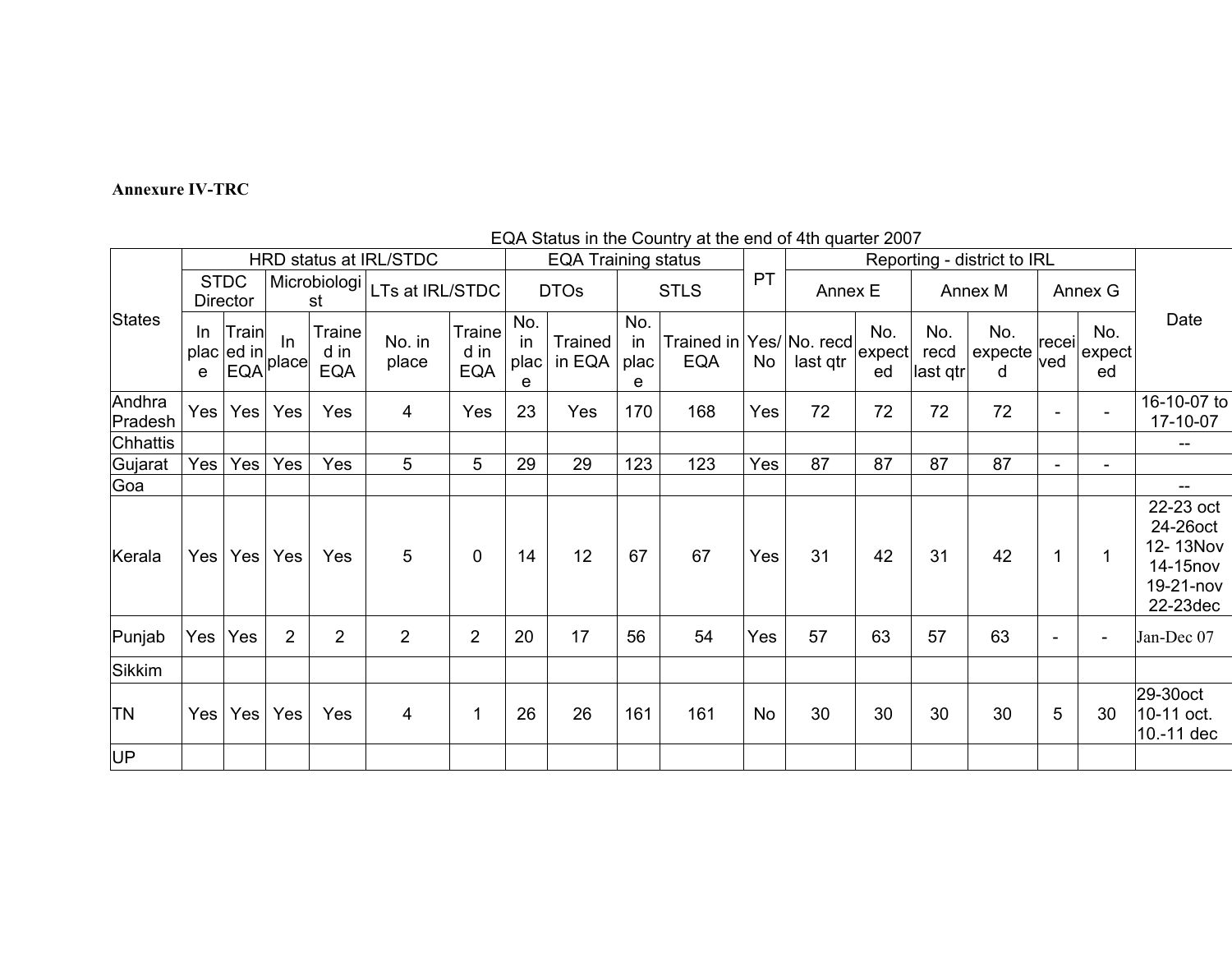#### **Annexure V LRS Institute**

|                      | HRD status at IRL/STDC  |                              |                      |                                      |                           |                       | EQA Training status *** |             |                        |             |        | Reporting - district to IRL |                     |                      |                     |                             |                       |     |
|----------------------|-------------------------|------------------------------|----------------------|--------------------------------------|---------------------------|-----------------------|-------------------------|-------------|------------------------|-------------|--------|-----------------------------|---------------------|----------------------|---------------------|-----------------------------|-----------------------|-----|
| States               | <b>STDC</b><br>Director |                              | Microbiolo<br>gist * |                                      | LTs at<br><b>IRL/STDC</b> |                       | <b>DTOs</b>             |             | <b>STLS</b>            |             | PT     | Annex E                     |                     | Annex M              |                     |                             | Annex G               |     |
|                      | In<br>pla<br>ce         | Train<br>ed in<br><b>EQA</b> | $\ln$<br>pla<br>ce   | Trai<br>ned<br>in<br>${\sf EQ}$<br>Α | No.<br>in<br>pla<br>ce    | Train<br>ed in<br>EQA | In<br>pla<br>ce         | Train<br>ed | No.<br>in<br>pla<br>ce | Train<br>ed | Yes/No | No. recd                    | No.<br>expec<br>ted | No. recd<br>last qtr | No.<br>expecte<br>d | No.<br>recd<br>this<br>year | No.<br>expected       | Dat |
| Arunachal<br>Pradesh |                         |                              |                      |                                      |                           |                       |                         |             |                        |             |        |                             |                     |                      |                     |                             |                       |     |
| Assam                | No                      | No                           | <b>No</b>            | <b>No</b>                            | 3                         | $\star$ $\star$       | 23                      | 16          | 67                     | 64          | No     | 15                          | 23                  | 8                    | 23                  | <b>NA</b>                   | <b>NA</b>             |     |
| Delhi                |                         |                              |                      |                                      |                           |                       |                         |             |                        |             |        |                             |                     |                      |                     |                             |                       |     |
| Haryana              | $\mathbf{v}$            | <b>YES</b>                   | <b>YE</b><br>S       | $\overline{2}$                       | 1                         | 3                     | $\mathbf{2}$            | 20          | 20                     | 46          | 46     | <b>YES</b>                  | 20                  | 20                   | 20                  | 20                          | yet to be<br>received |     |
| Himachal<br>Pradesh  |                         |                              |                      |                                      |                           |                       |                         |             |                        |             |        |                             |                     |                      |                     |                             |                       |     |
| Manipur              |                         |                              |                      |                                      |                           |                       |                         |             |                        |             |        |                             |                     |                      |                     |                             |                       |     |
| Meghalaya            |                         |                              |                      |                                      |                           |                       |                         |             |                        |             |        |                             |                     |                      |                     |                             |                       |     |
|                      |                         |                              |                      |                                      |                           |                       |                         |             |                        |             |        |                             |                     |                      |                     |                             |                       |     |
| <b>Mizoram</b>       | Nil                     | Nil                          | Nil                  | Nil                                  | Nil                       | Nil                   | 8                       | 8           | 9                      | 9           | Nil    | 8                           | 8                   | 8                    |                     | 8<br>Nil                    | Nil                   |     |
| Nagaland             |                         |                              |                      |                                      |                           |                       |                         |             |                        |             |        |                             |                     |                      |                     |                             |                       |     |
| Tripura              |                         |                              |                      |                                      |                           |                       |                         |             |                        |             |        |                             |                     |                      |                     |                             |                       |     |
| Uttaranchal          |                         |                              |                      |                                      |                           |                       |                         |             |                        |             |        |                             |                     |                      |                     |                             |                       |     |

### **EQA Status in the Country at the end of 4th quarter 2007**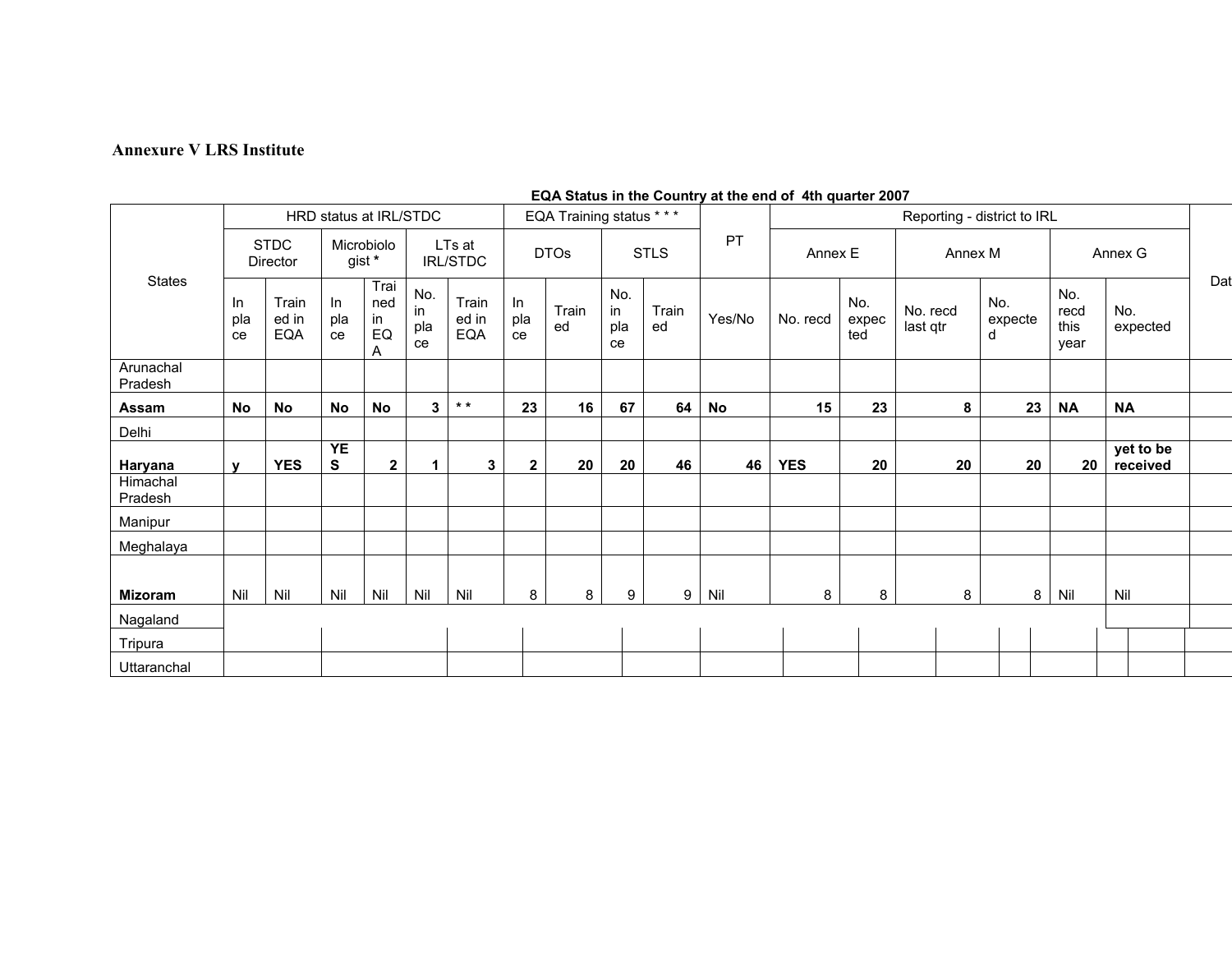#### **Annexure VI-Protocol for using patients' samples for panel testing**

#### **Introduction**

Panel testing is one of the components of external quality assessment (EQA) that can be used to determine whether a laboratory technician is proficient to perform AFB smear microscopy. The result of panel testing will help to identify if poor performance problems are due to the quality of the stains and staining procedure or actual reading of the smears or microscopes. The revised EQA guidelines recommended NALC method for preparing panel testing slides. The process for preparing panel slides required a high degree of technical proficiency and a reference laboratory with appropriate equipment including a biosafety cabinet. If the laboratory has insufficient technical expertise to prepare manufactured slides using NALC procedure, patients' samples may be used for this purpose. Advantage of this method includes low workload, no requirement for special equipments and the panel sets can be prepared easily. Disadvantage of this process is the lack of consistency in panel sets and the slides with discrepant result will need to be reviewed in order to ensure the initial reading of the patient smear was correct.

#### **Method**

### **Collection of samples:**

 Collect samples from the nearest DMCs. Select samples of all grades (3+, 2+, 1+ and scanty). Prepare smears and stain by ZN method to confirm the results. Fresh specimens, not more than 2days old are preferred. Prepare the smears as quickly as possible to retain the pus cells.

### **Positive specimens: 3+, 2+, 1+and Scanty**

Amount: 3ml or more, Colour: should be white to green (avoid specimen, which are blood stained) thickness: less mucous specimen are preferred to increase consistency.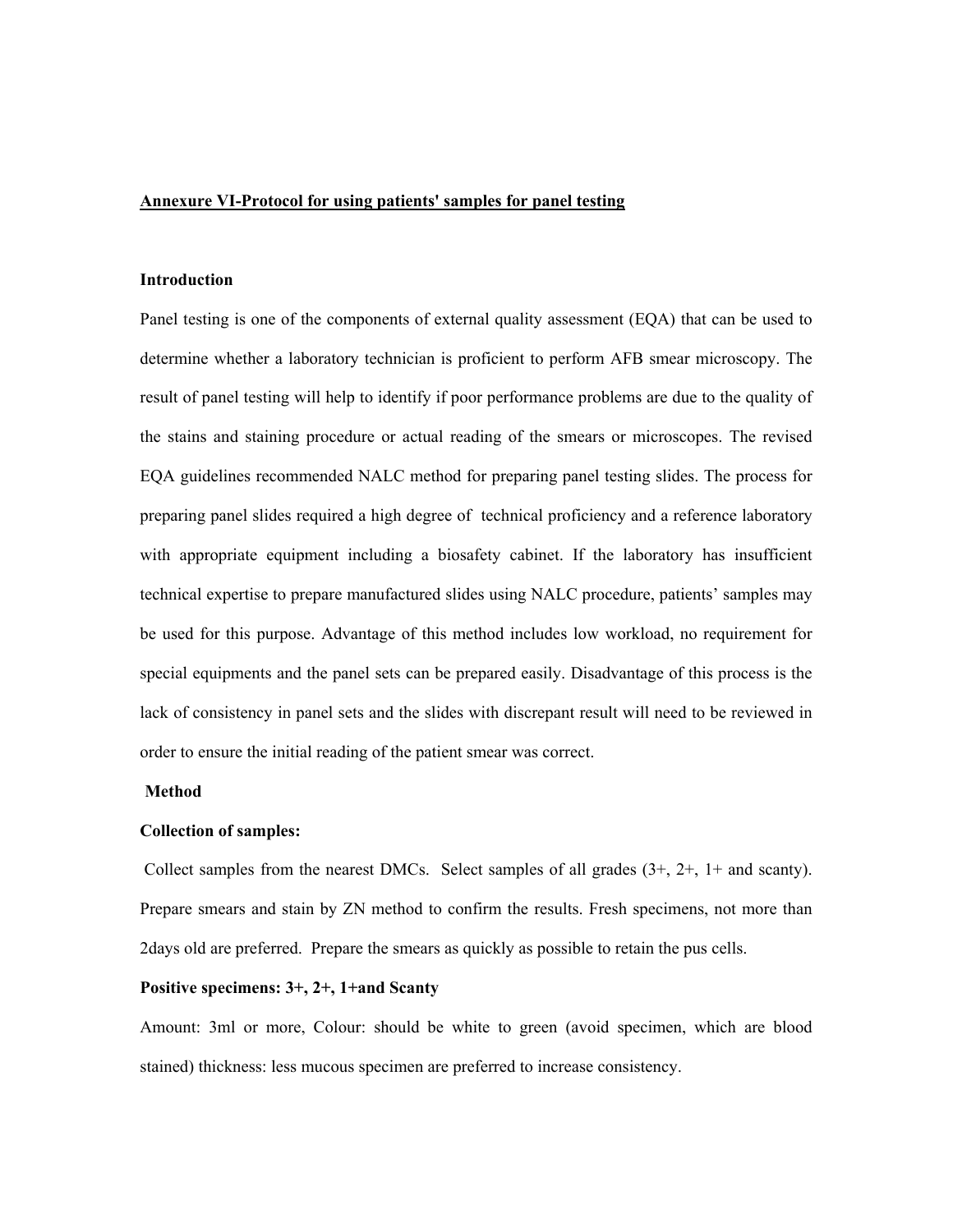#### **Negative specimen:**

Amount: 3ml or more, Colour: should be white to green, (avoid specimen which are blood stained) Thickness: less mucous. An AFB negative specimen with 20 or more pus cells per field is preferred.

#### **Selected specimen should have AFB quantification as follows**:

**3+: >**10 AFB/field in minimum of 20 fields **2+:** 1-10 AFB/field in minimum of 50 fields **1+:** 10-99 AFB/ minimum of 100 fields **'Scanty':** 1-9 AFB/100 fields **Negative:** 0 AFB/100 fields

### **Preparation of smear:**

Prepare smears (size of 2x3 cm), dry and heat fix for 10-15 min over a hot plate maintained at 85<sup>°</sup>C. Prepare 50-100 smears using these samples. These panel slides should be kept in slide boxes and stored under ambient conditions in a closed cupboard.

### **Log for AFB panel testing slides:**

**Number of slides made**: It is recommended that the laboratories prepare 50-100 slides per batch (in each grade) so that sufficient slides are available in panel slide sets.

**Date of slide made:** This is the date that the test slides were produced.

Document the procedure followed during the panel slide preparation. A logbook of Panel test slide sets should be maintained which can also be used to select slide sets.

### **Evaluation and interpretation of result:**

A panel consisting of 5 pre-fixed unstained slides, which includes slides with different grades of positivity should be given to each technician. It represents  $\frac{1}{4}$  of the maximum slides that a technician can examine per working day without losing quality. An approximate time of 25 to 35